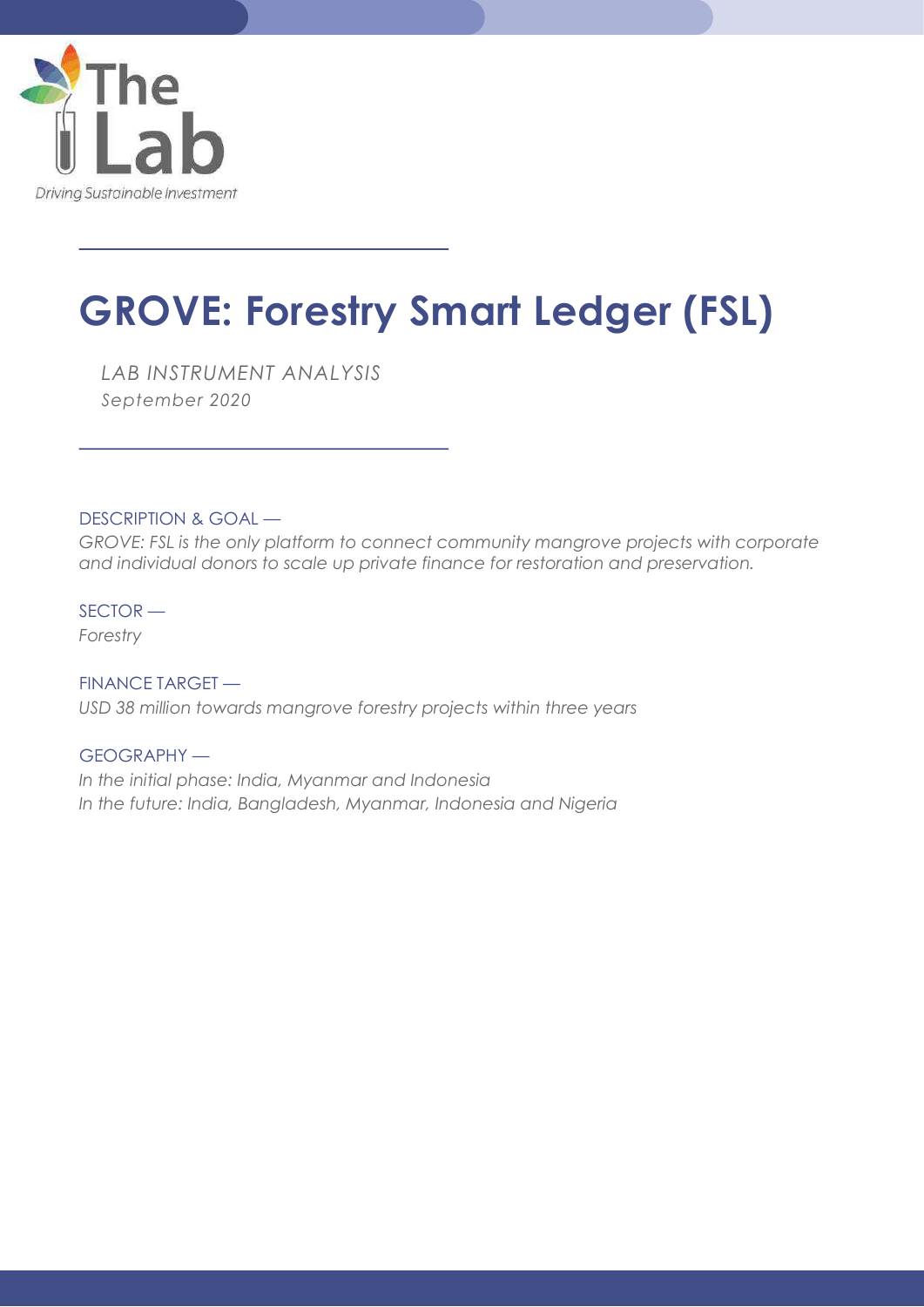The Lab identifies, develops, and launches sustainable finance instruments that can drive billions to a low-carbon economy. The 2020 Global Lab cycle targets four specific sectors across mitigation and adaptation: nature-based solutions; sustainable agriculture for smallholders in sub-Saharan Africa; sustainable energy access; and sustainable cities, as well as three regions: India, Brazil and Southern Africa.

### AUTHORS AND ACKNOWLEDGEMENTS

The authors of this brief are Divjot Singh, Rajashree Padmanabhi and Muhammad Zeki.

The authors would like to acknowledge the following professionals for their cooperation and valued contributions including the proponents Ryan Merrill (Global Mangrove Trust) and Simon Schillebeeckx (Global Mangrove Trust); and the working group members: Abyd Karmali (Bank of America); Daniel Kandy (US State Department); Aneri Pradhan; Swapan Mehra and Sriya Mohanty (IORA Ecological Solutions); Chiara Trabacchi (Inter-American Development Bank); Martin Lux, Saskia Berling and Markus Baer (KfW Group). The authors would like to acknowledge the contribution of the experts: Bijaya Kumar Kabi (APOWA); Dr. R. Ramasubramanian and Dr. T. Jayaraman (MS Swaminathan Research Foundation); Bambang Suprayogi (Yayasan Gajah Sumatera); Rio Ahmad (Blue Forest Indonesia).

The authors would also like to thank Ben Broche, Barbara Buchner, Elysha Davila, Valerio Micale, Rob Kahn, Júlio Lubianco and Josh Wheeling for their continuous advice, support, comments, design, and internal review.

The Lab's 2019/2020 programs have been funded by the Australian, Dutch, German, and UK governments, as well as Bloomberg Philanthropies, GIZ, the International Fund for Agricultural Development (IFAD), the Rockefeller Foundation, and the Shakti Sustainable Energy Foundation. Climate Policy Initiative (CPI) serves as Secretariat and analytical provider.



**INITIATIVE**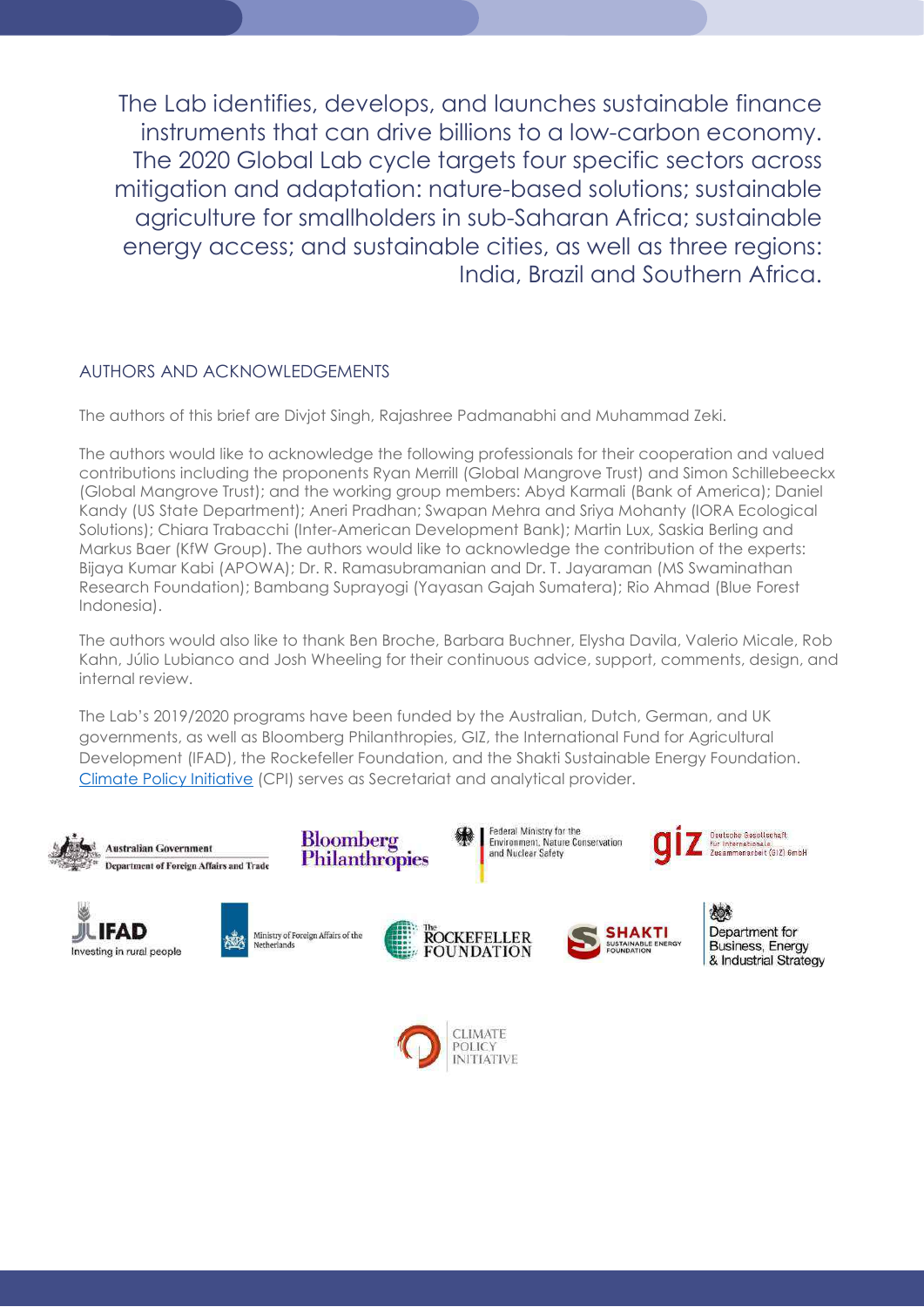## SUMMARY

The GROVE: Forestry Smart Ledger (FSL) facilitates mass-scale, decentralized funding of regenerative forestry, thus reducing atmospheric carbon via planting and conservation of coastal mangroves and tracking the associated impacts. This technology is intended to be an open source public good and can be easily replicated to forestry projects beyond mangrove. GROVE:FSL shows promise and meets Lab criteria for endorsement:

- Innovative: GROVE: FSL connects small-scale manarove projects with corporate/individual funders, improves transparency of funds through blockchain, reduces third-party cost leakages associated with carbon verification through remote sensing and ensures higher impact to local communities.
- Financially Sustainable: In the initial phase, the instrument needs ~\$1 million dollars over a 12-month period to integrate and test remote sensing capability as a service, after which it would be self-sustainable. The FSL technology can also be patented to generate licensing fees, which would further bolster financial sustainability. In addition, the volume of listing on GROVE is expected to be large enough to generate admin fees to cover all running costs.
- Catalytic: Within three years, the platform could scale to restore and conserve 20,000 hectares of mangrove, which could mobilize capital worth \$38 million dollars.
- **Actionable:** Global Mangrove Trust (GMT), the proponent, is a non-profit entity registered in Singapore, with strong linkages to the environmental, academic and entrepreneurial community. The team is highly capable and committed, and has chartered out a clear implementation pathway and growth plan for scaling up GROVE: FSL.

To summarize, the instrument is implementable and can generate economic, environmental, and social returns amidst COVID, making it a potential green recovery instrument in regions that are hard hit.

Next Steps: GMT will soon begin crowdfunding campaigns for a number of projects listed on its website, starting off with a 29-hectare project in Mumbai and a 200-hectare project in Myanmar.

In parallel, the proponent is involved in three major priority areas that will carry on in run up to and after the instrument launch. These include (i) refining the technology's remote sensing capabilities, (ii) structuring the benefit-sharing architecture to support investors, communities, and NDC stakeholders, and (iii) developing a roadmap for domiciling the technology as a public good within a global foundation or other philanthropic service structure.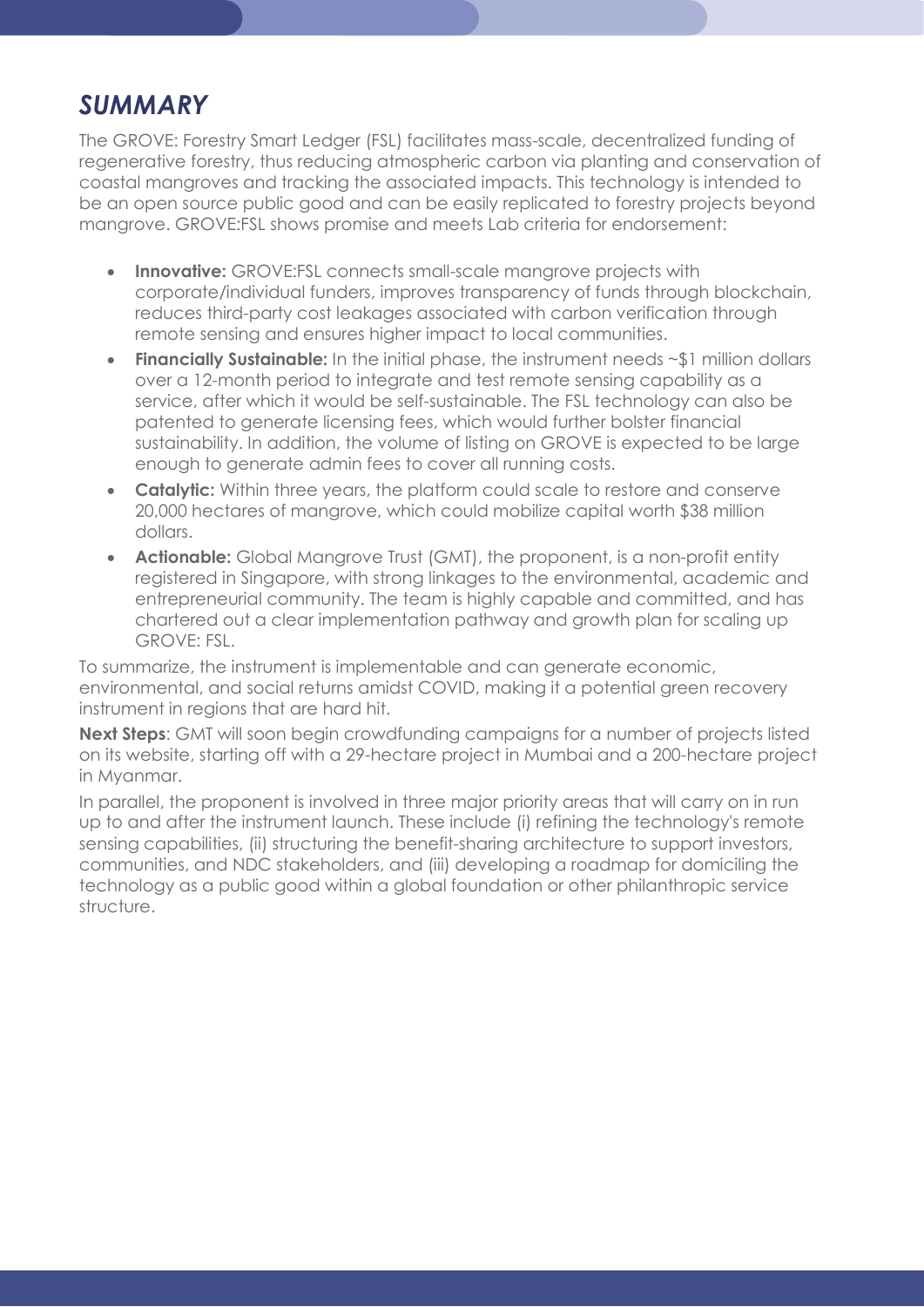## **TABLE OF CONTENTS**

| 1.  |                                                                              |
|-----|------------------------------------------------------------------------------|
| 2.  |                                                                              |
| 2.1 | Barriers Addressed: Funding and Efficiency of small-scale mangrove projects7 |
| 2.2 |                                                                              |
| 2.3 |                                                                              |
|     |                                                                              |
| 3.  |                                                                              |
| 3.1 |                                                                              |
| 3.2 |                                                                              |
| 4.  |                                                                              |
| 4.1 |                                                                              |
| 4.2 |                                                                              |
| 4.3 |                                                                              |
| 5.  |                                                                              |
| 5.1 |                                                                              |
| 5.2 |                                                                              |
|     |                                                                              |
|     |                                                                              |
| 6.  |                                                                              |
| 7.  |                                                                              |
| 7.1 |                                                                              |
| 7.2 |                                                                              |
| 7.3 |                                                                              |
| 7.4 |                                                                              |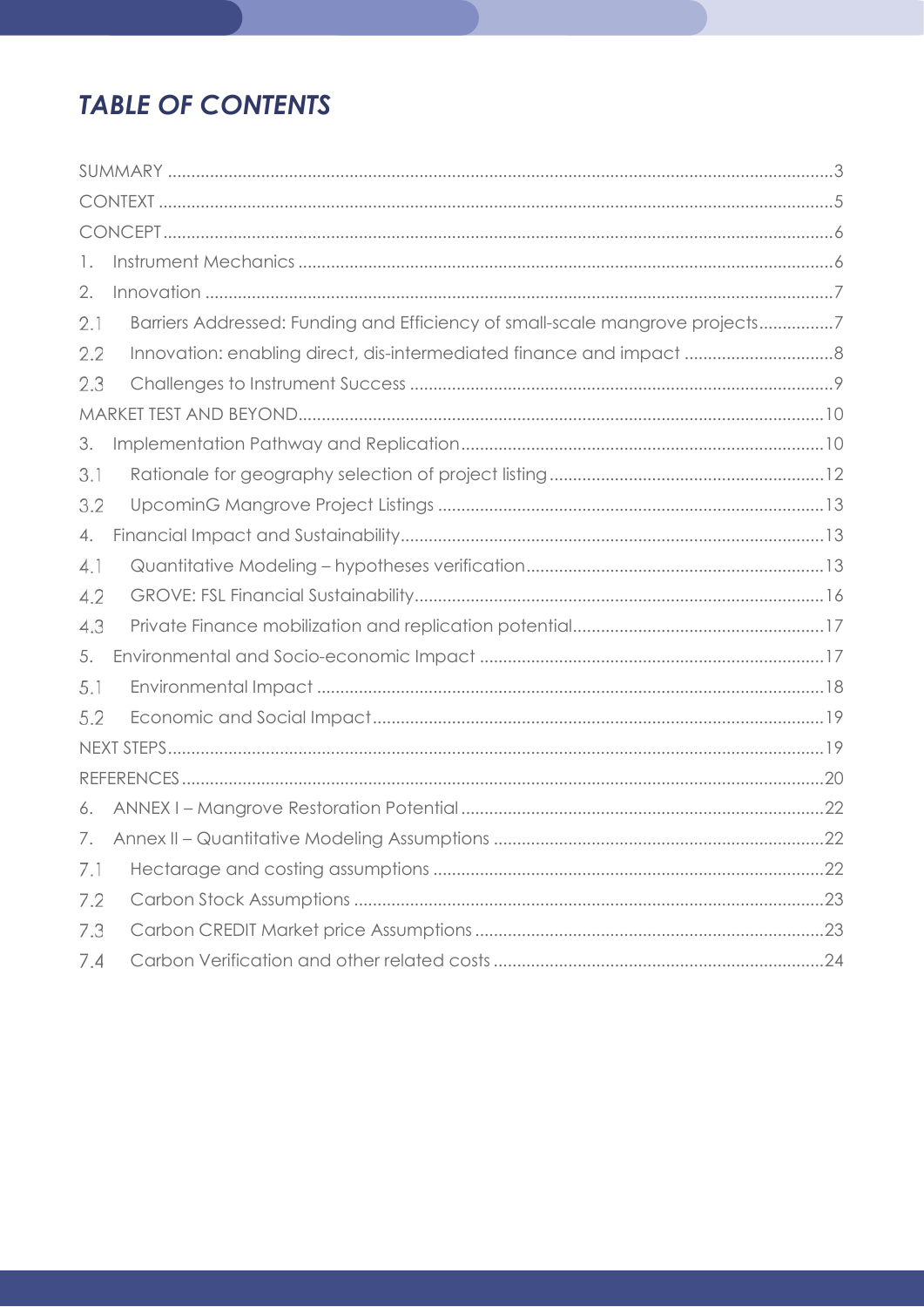## **CONTEXT**

### GROVE: FSL is a platform that addresses persistent barriers that hinder financing of small-scale mangrove projects, have a limited impact on local communities and result in cost leakages for biomass estimation.

As part of the Nation Determined Contribution (NDC) targets, India has pledged to create an additional carbon sink of 2.5-3 billion tons of CO2 equivalent through 2030 (Forest Survey of India, 2015). In terms of policy implications, this would require India to increase its forest cover to rise to 33% from 22% currently – which would require an investment of \$15 billion annually through 2030 (TERI, 2017).

Mangroves can typically store four times more carbon than rainforests and are one of the most efficient ways of sequestering carbon on Earth. In tandem, as rising sea levels pose a significant threat to coastal cities and communities, mangroves act as natural shields, and minimize damage from weather disasters such as flooding, tsunamis and cyclones.

Thus, in addition to contributing to India's mitigation targets, mangroves also help the country in adapting to a more volatile climate, protecting India's vulnerable coastal population and agricultural livelihoods.

The cost of restoring and conserving mangroves, along with improving the well-being of coastal communities, would require an estimated \$10 billion through 2030 (Worldwidelife.org). However, given the scale of financing required relative to the needs, there is an urgent need to involve new sources of capital – which could be both returnseeking and non-return seeking (Althelia Capital, 2018). This need is exacerbated by the COVID crisis, which puts public budgets under pressure.

While the larger-scale regenerative forestry projects attract the attention and funding from the government and development finance (e.g. REDD), the small-scale community projects are left to look out for donors on an ad hoc basis. Currently, there are no platforms that connect potential financiers with community mangrove projects.

Voluntary carbon credits can also be a source of private financing for forestry projects, with the figure reaching \$172 million in 2018 (Forest-Trends, 2019). However, access to voluntary carbon offsets remains limited for small-sized projects – since the costs associated with validation, verification and issuance of offsets can be steep (total costs over a year 20-year project life exceed \$400k, with \$100k required upfront) (Forest-Trends). Thus, small-scale community projects miss out on potential funding since only projects sized beyond a certain critical mass are able to justify the fixed costs outlays needed to access carbon markets.

Lastly, there is an urgent need to develop capacity and skillset to measure and monitor sitespecific estimates of biomass and carbon sequestration potential of mangroves in order to strengthen conservation efforts to further instill financial and institutional funding towards forestry projects (United Nations).

GROVE: Forestry Smart Ledger (FSL) is a technology solution that aims to address barriers in the mangrove and the broader forestry sector. This instrument will bring in additional private finance for community mangrove projects through a P2P crowdfunding platform and improve upon the existing biomass assessment techniques to reduce third-party cost leakages and enhance positive and sustained impacts on local communities.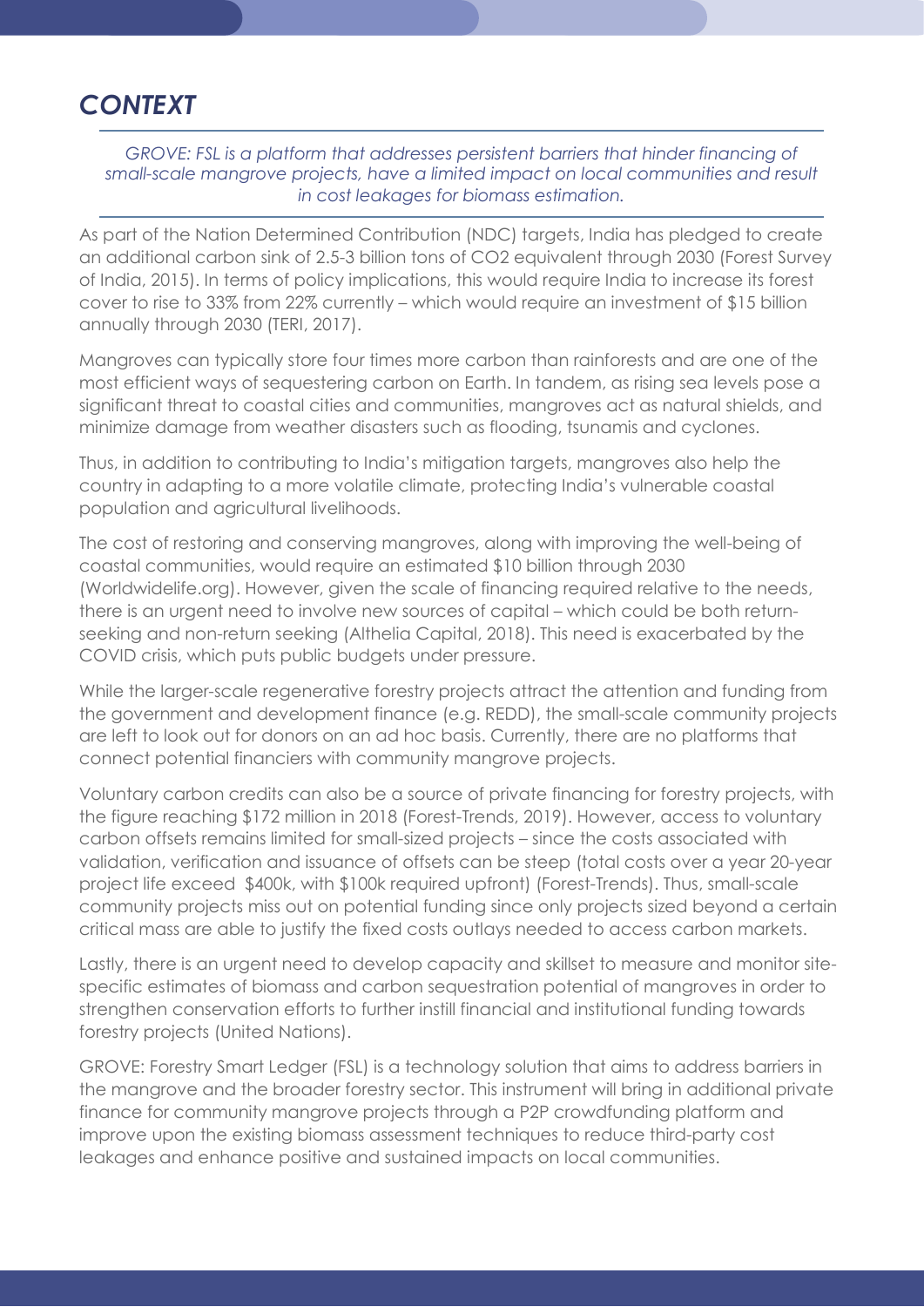## **CONCEPT**

## 1. INSTRUMENT MECHANICS

GROVE: FSL combines blockchain, remote sensing and machine learning to drive new funding sources to mangrove projects through a peer-to-peer crowdfunding platform that would enable higher impact for local communities.

GROVE: Forestry Smart Ledger (FSL) is a two-in-one technology solution – GROVE and FSLthat aims to scale up private finance in mangrove forestry projects.

GROVE allows funders to directly sponsor forestry projects listed on its website/app. In exchange, funders receive a blockchain-backed digital currency token, called GRO-Coin, symbolizing their stake in the project. A blockchain's decentralized ledger facilitates flawless tracking and monitoring of funds and therefore GRO-Coins are more transparent than alternatives such as Voluntary Carbon Units (VCUs).



Figure 1: GROVE: FSL Instrument Mechanics

The FSL tech stack – which is linked to GROVE- utilizes satellite remote sensing in combination with Machine Learning (ML), as well as on the ground agents to confirm forest growth and improvements in natural capital. Depending on the assessment, funders receive impact dividends periodically. These dividends (akin to financial dividends for an equity share) represent impact directly generated as a result of their funding – in the form of tons of CO2 sequestered, jobs created, biodiversity enhancement, among others. FSL is intended to be an open source public good and can be easily replicated to forestry projects beyond mangrove.

GROVE and the FSL are also inter-connected through a digital smart contract that ensures that local community members are financially rewarded for their conservation efforts. A more impactful assessment would result in higher reward payments.

### Key Stakeholders: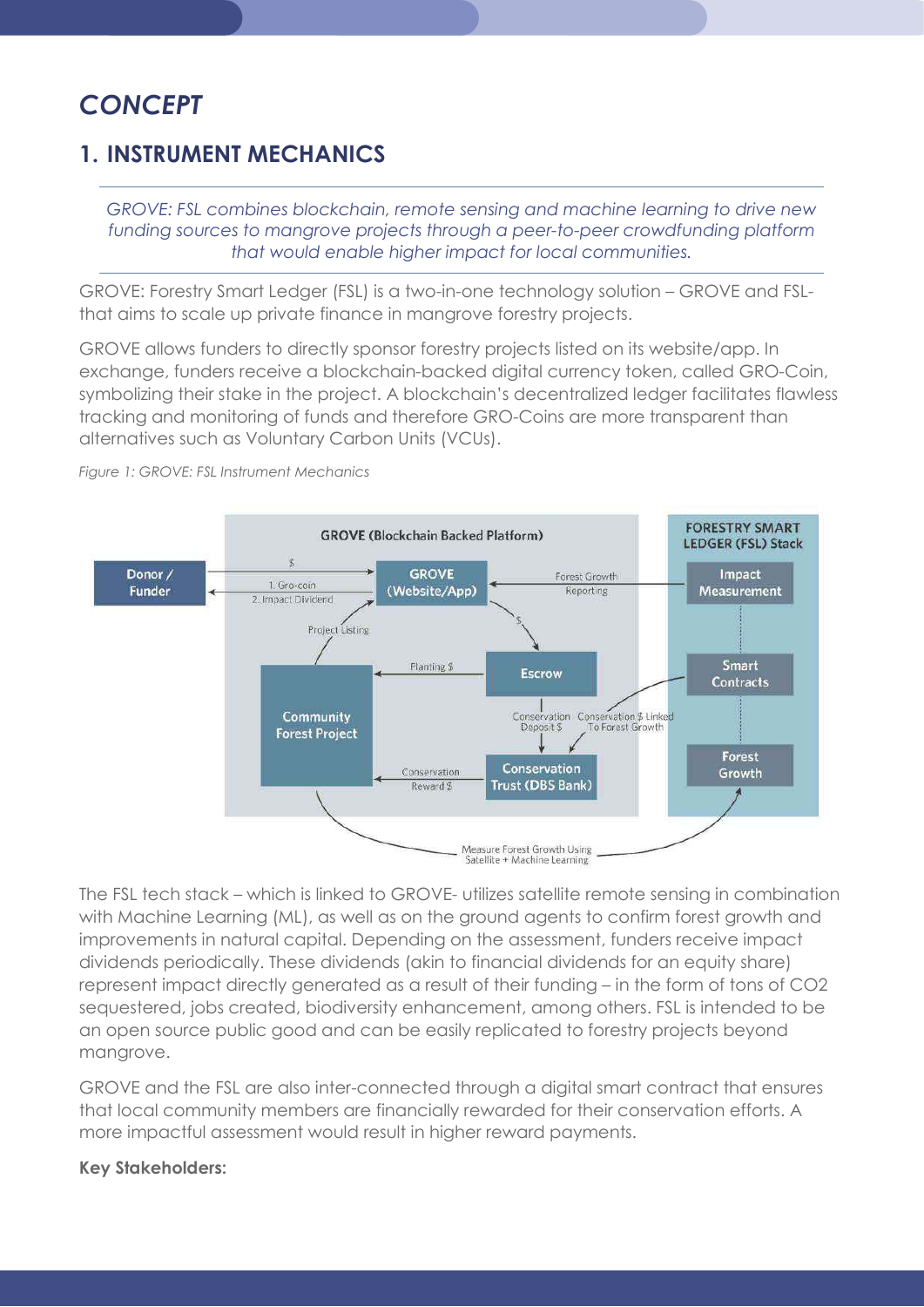There are a number of stakeholders that play a key role in enabling finance for mangrove projects through the GROVE:FSL platform:

- **Funders:** These are individual and corporate entities that are keen to achieve carbon neutrality for personal ambitions or as an institutional mandate. As stated earlier, GRO-Coins offer a more efficient, transparent mechanism to achieve this vis-à-vis Voluntary Carbon Units (VCUs).
- Conservation organizations and local communities: The conservation organizations list their projects on the GROVE website/app for crowdfunding. They are responsible for execution and conservation of the projects, in conjunction with local communities, providing them employment and skills training where necessary.
- Global Mangrove Trust (GMT): GMT is a Singapore-based non-profit company on a mission to combat climate change by supporting forestry projects around the world, starting with mangroves. GMT is leading the development and execution of both GROVE and FSL.
- **Zilliga:** A third-generation blockchain on which GROVE would operate. Zilliqa is designed on technology of sharding, which allows for low carrying and transaction costs.
- DBS Bank: Through an escrow account, DBS Bank acts as the custodian of the crowdfunded amount, releasing funds upfront for planting and periodically for conservation efforts and endowment for local community members.
- Salo Labs: Salo provides satellite imagery and environment mapping data that feeds into the FSL tech stack, which would assist in impact computation and iterative evolution of the solution's machine learning algorithm for biomass assessment and carbon impact estimation.

## 2. INNOVATION

Through a variegated set of technology tools, GROVE: FSL is able to address barriers in small-scale mangrove forestry projects in a manner no other technology solution is able to in entirety.

#### BARRIERS ADDRESSED: FUNDING AND EFFICIENCY OF SMALL-SCALE  $2.1$ MANGROVE PROJECTS

There are a number of barriers in the forestry and voluntary carbon marketplace that prevent finance from flowing into community mangrove projects at a scale that is optimal. These are explained below:

Barrier 1: Funding for small-scale projects is limited: Local mangrove communities and conservation organizations rarely have access to funders, financial institutions and carbon finance market.

Solution: A peer-to-peer (P2P) platform such as GROVE that connects local communities with potential would help resolve the issue.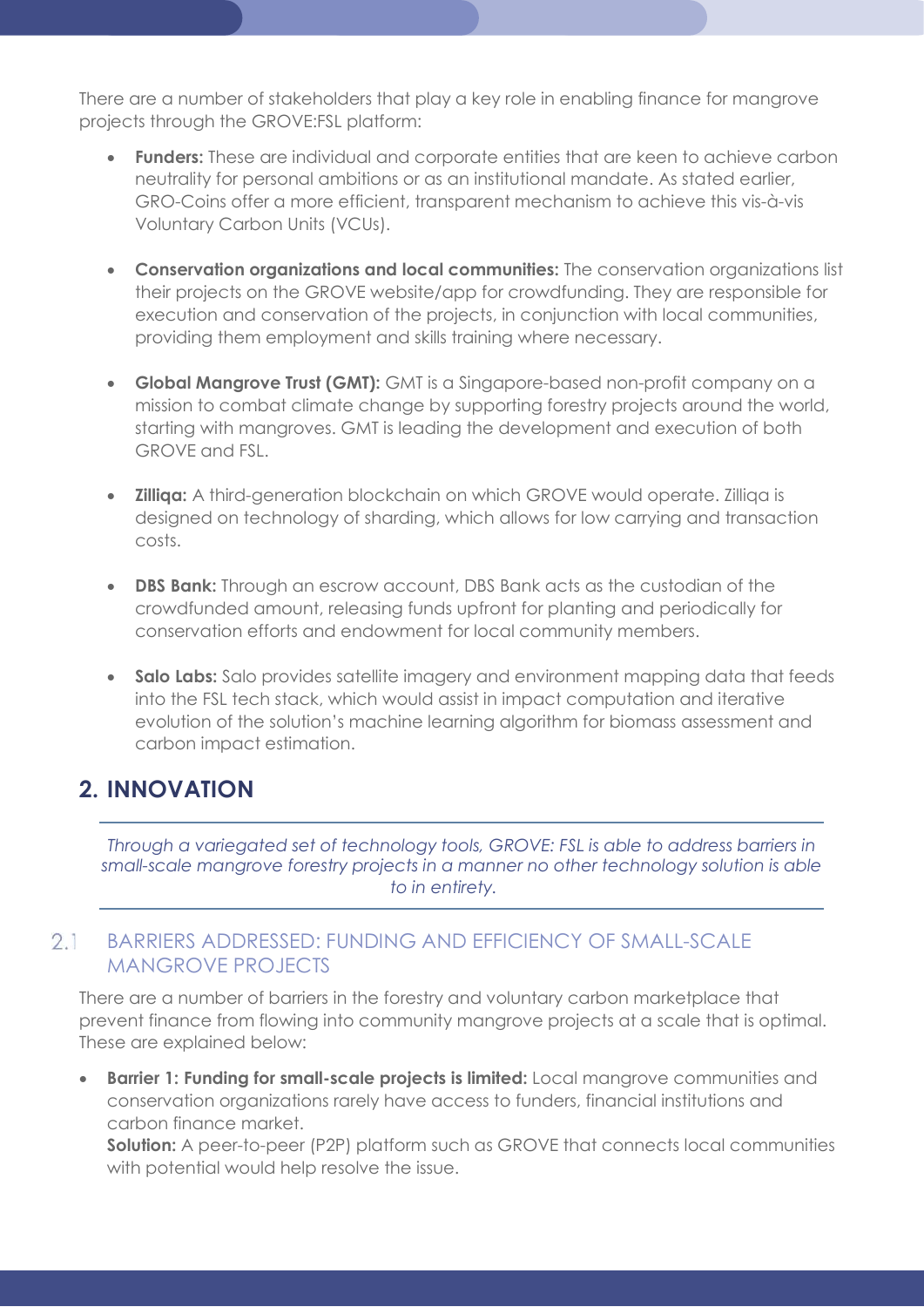**Barrier 2: Limited transparency of funding:** Understanding the direct impact of climaterelated finance is challenging. Transparency levels may vary for different platforms, but in general it's not clear what proportion of funding goes towards conservation and what proportion towards project admin expenses, and how to evaluate the overall impact of funding is.

Solution: GROVE: FSL's blockchain ledger ensures complete transparency and tracking of financial flow. Moreover, one can ensure pre-determined outcomes (such as distributing a fixed percentage of cash flows to local communities) through digital smart contracts facilitated by the platform.

Barrier 3: Cost leakages in the carbon credit accreditation process reduce impact:

In addition to the overall efforts required for carbon credits transaction, impact monitoring and verification of carbon credits involve significant ground-truthing and consultant expenses, resulting in substantial cost leakages. Total costs over a 25-year period can exceed \$400k.

**Solution:** A combination of satellite remote sensing and machine learning expeditiously measures impact and significantly reduces consultant costs related to third-party validation and verification.

#### INNOVATION: ENABLING DIRECT, DIS-INTERMEDIATED FINANCE AND IMPACT  $2.2$

There are a number of organizations involved in the carbon accreditation process as well as technology solutions that work with the objective of planting more trees, and reducing carbon footprint.

GROVE: FSL is the only solution that focuses on growing forests, benefiting local communities and improving the efficiency and transparency of financial flows. We provide a comparison below on how GROVE: FSL differentiates itself from incumbent solutions in Table 1:

| <b>Name</b>                                                                                   | <b>Description</b>                                                         |           | <b>GROVE:FSL Differentiation</b>                                                                                                                                             |
|-----------------------------------------------------------------------------------------------|----------------------------------------------------------------------------|-----------|------------------------------------------------------------------------------------------------------------------------------------------------------------------------------|
| <b>Verified Carbon Offsets</b><br>(e.g. Verified Carbon<br>Standard (VCS), Gold<br>Standard): | Globally recognized<br>carbon emission<br>reduction certifying<br>entities | ٠         | The process of carbon credit<br>accreditation involves<br>registration, validation and<br>verification - which require a<br>significant amount of time,<br>effort and costs. |
|                                                                                               |                                                                            |           | Once credit offsets are issued,<br>the process of price discovery<br>isn't seamless and is facilitated<br>through brokers that further add<br>to costs.                      |
|                                                                                               |                                                                            |           | <b>GROVE: FSL overcomes these</b><br>barriers through use of<br>technology and minimizes<br>human intervention for<br>assessment of carbon<br>sequestration.                 |
| Alipay Ant Forest                                                                             | An app game for forest<br>planting                                         | $\bullet$ | <b>GROVE: FSL provides a verified</b><br>carbon impact assessment to                                                                                                         |

#### Table 1: GROVE: FSL Differentiation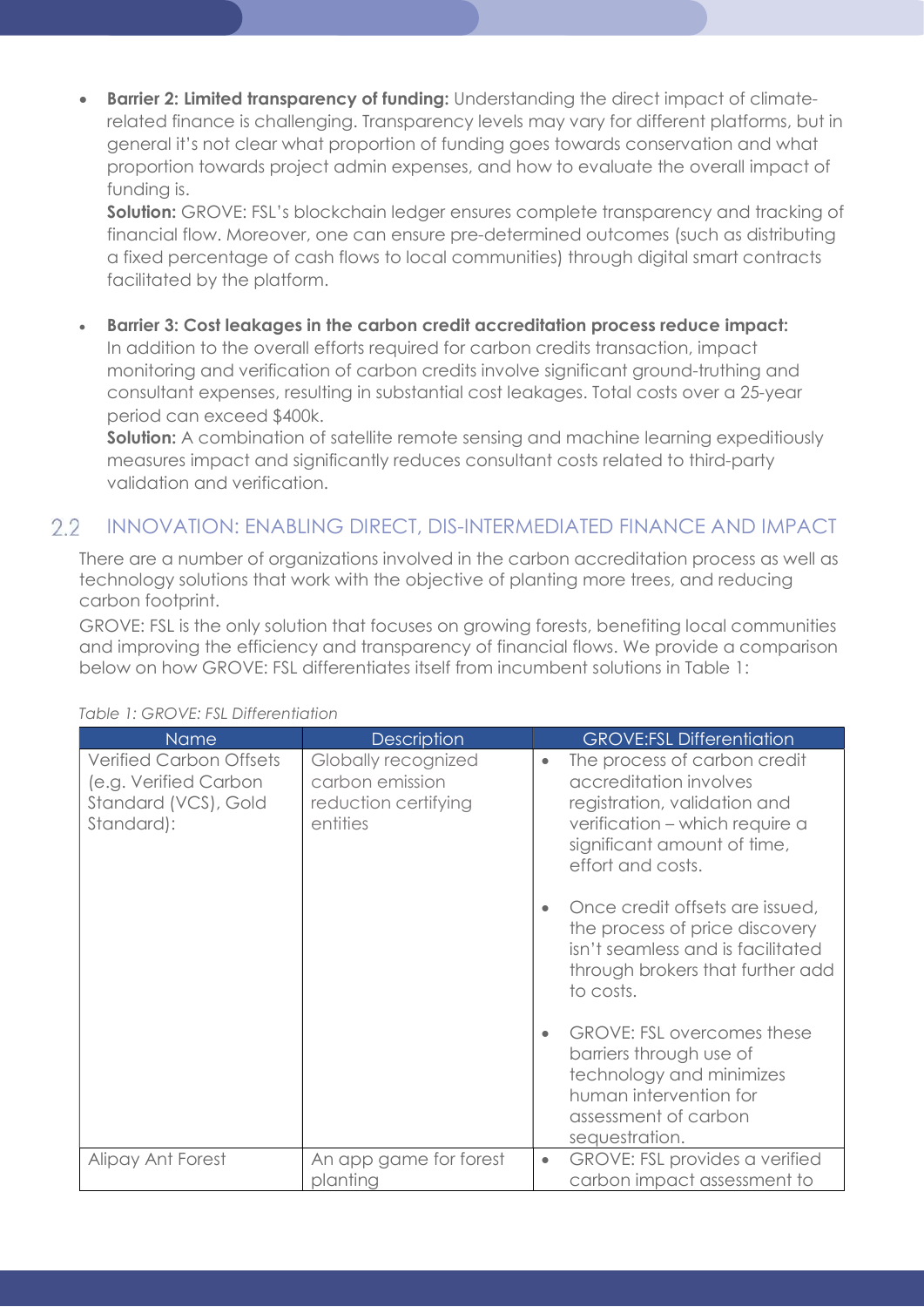|                |                                                                                                                                                                                                  |           | funders. This is not the case in<br>Ant Forest.<br>Furthermore, unlike GROVE: FSL,<br>there is no smart-contract in Ant<br>Forest that ensures local<br>communities are rewarded for<br>their efforts in planting and<br>conservation. |
|----------------|--------------------------------------------------------------------------------------------------------------------------------------------------------------------------------------------------|-----------|----------------------------------------------------------------------------------------------------------------------------------------------------------------------------------------------------------------------------------------|
| Poseidon       | A combination of<br>blockchain and Artificial<br>Intelligence (AI) to<br>reduce carbon footprint<br>at a retail level (e.g.<br>reducing supply chain<br>carbon footprint for a<br>consumer firm) | $\bullet$ | Unlike GROVE: FSL, there is no<br>direct stake in afforestation<br>projects, and no direct<br>assistance to local community<br>members.                                                                                                |
| Lykke TreeCoin | A crowdfunding<br>blockchain platform for<br>reforestation/timber<br>cultivation                                                                                                                 | $\bullet$ | There is emphasis on sustainable<br>forestry for financial returns in<br>TreeCoin rather than on<br>growing forests and enhancing<br>biodiversity.                                                                                     |

## 2.3 CHALLENGES TO INSTRUMENT SUCCESS

As with any emerging technology, GROVE will face challenges related to the financial sustenance of the company, adoption of the platform and ensuring organic growth of the company. These are explained in Table 2:

|  |  | Table 2: GROVE: FSL challenges |
|--|--|--------------------------------|

| <b>Challenge</b>                | <b>Description</b>                                                                                                                                                                                                                            | <b>Strategy</b>                                                                                                                                                                                                                                                                                                                                                                                                                                                                                                     |
|---------------------------------|-----------------------------------------------------------------------------------------------------------------------------------------------------------------------------------------------------------------------------------------------|---------------------------------------------------------------------------------------------------------------------------------------------------------------------------------------------------------------------------------------------------------------------------------------------------------------------------------------------------------------------------------------------------------------------------------------------------------------------------------------------------------------------|
| <b>Financial Sustainability</b> | COVID-19 impact:<br>Corporations/individuals<br>$\mathsf{L}$<br>less willing to invest in<br>voluntary carbon<br>markets.<br>ii.<br>Philanthropies will<br>naturally reallocate their<br>funding to combat<br>COVID-19 related<br>challenges. | The critical mass of project<br>$\bullet$<br>churn required to sustain<br><b>GROVE is fairly low. GROVE</b><br>derives revenues in the<br>form of project listing and<br>admin fee.<br>Annual GROVE revenues of<br>\$200k (equivalent to 10%)<br>admin fee of \$2 million<br>project churn) would be<br>sufficient to financially<br>sustain the platform.<br>The proponent is in<br>advanced stages of a<br>number of potential<br>partnerships and proposals<br>for tech development and<br>deployment - that may |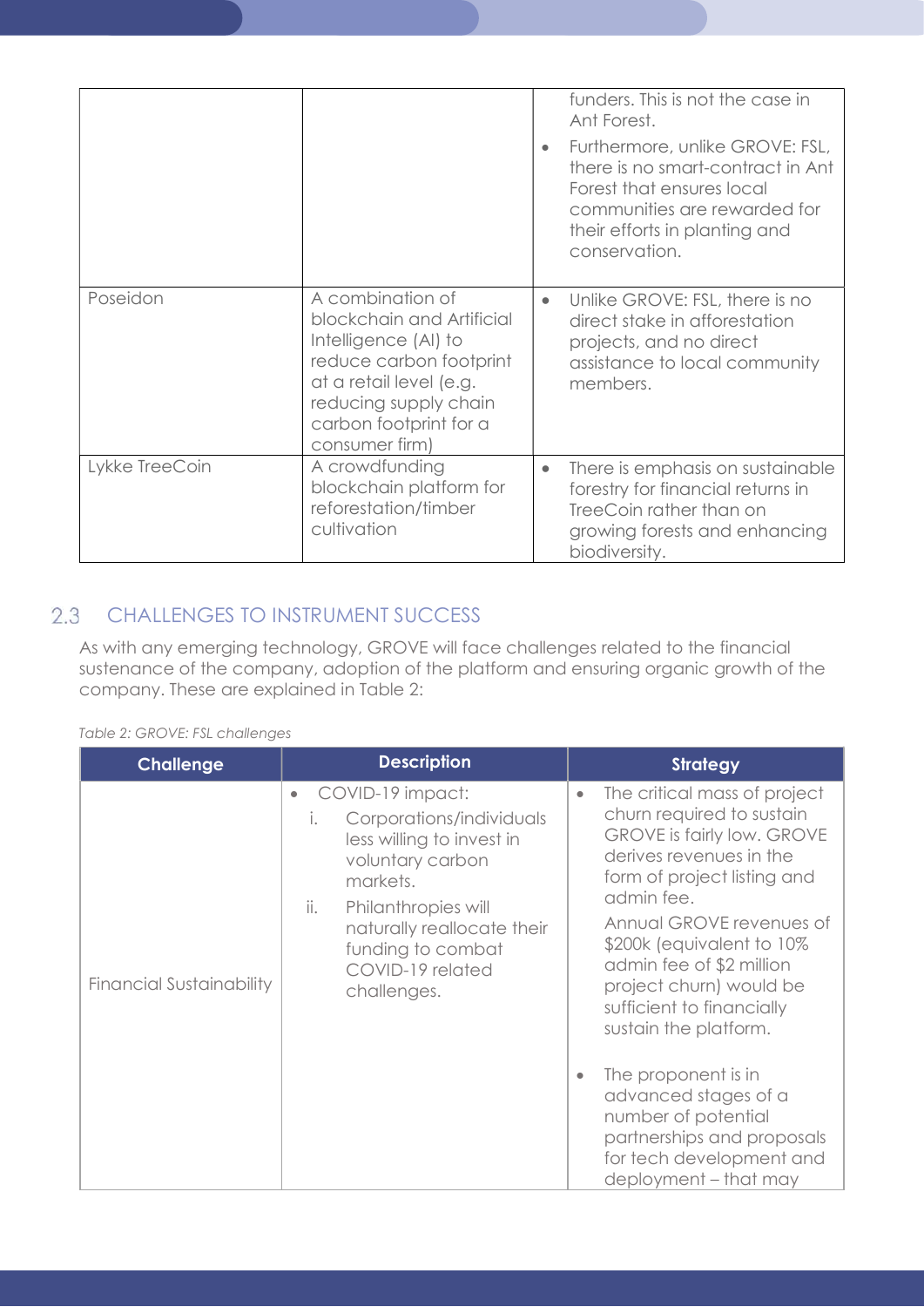|                                      |                                                                                                                                                                                                  | partly resolve financing<br>needs.                                                                                                                                                                                                                                                                                                                                                                                               |
|--------------------------------------|--------------------------------------------------------------------------------------------------------------------------------------------------------------------------------------------------|----------------------------------------------------------------------------------------------------------------------------------------------------------------------------------------------------------------------------------------------------------------------------------------------------------------------------------------------------------------------------------------------------------------------------------|
|                                      | FSL's machine learning<br>$\bullet$<br>algorithm may take 2-3 years<br>to perfect - during which it<br>can be patented and<br>generate licensing fee, if<br>deemed critical to system<br>growth. | FSL can be deployed<br>۰<br>beyond GROVE: For<br>instance, the platform's<br>tech partners (e.g. DBS<br>Bank) may test out FSL<br>through pilot projects - that<br>can generate additional<br>revenues and partially<br>offset funding needs.<br>Licensing fee: FSL<br>technology can be<br>patented and eventually<br>generate licensing fees<br>that can further contribute<br>to the financial sustenance<br>of the platform. |
| Platform adoption<br>and user growth | New user adoption of the<br>$\bullet$<br>P2P platform will be<br>challenging and growth may<br>not be linear/steady.                                                                             | The proponent has<br>$\bullet$<br>founded a start-up social<br>enterprise called The<br>Greeen Company to<br>market tokenized<br>sustainability impacts to<br>eco-conscious consumer<br>brands and customers<br>using a SaaS mobile app<br>(www.Handprint.technol<br>gy).                                                                                                                                                        |
|                                      |                                                                                                                                                                                                  | The Lab, the proponent's<br>professional networks in<br>academia/industry, and<br>the company's partner<br>firms provide strong<br>visibility to GROVE to<br>gain initial traction.                                                                                                                                                                                                                                              |
| Project Listing                      | Given that GROVE is new to<br>$\bullet$<br>the market, populating a<br>pipeline of quality mangrove<br>projects on its platform will<br>be an arduous task.                                      | The proponent is in<br>$\bullet$<br>advanced stages of a<br>number of conservation<br>organizations to list<br>mangrove projects in<br>India, Myanmar,<br>Indonesia and Nigeria on<br>GROVE platform.                                                                                                                                                                                                                            |

## MARKET TEST AND BEYOND

## 3. IMPLEMENTATION PATHWAY AND REPLICATION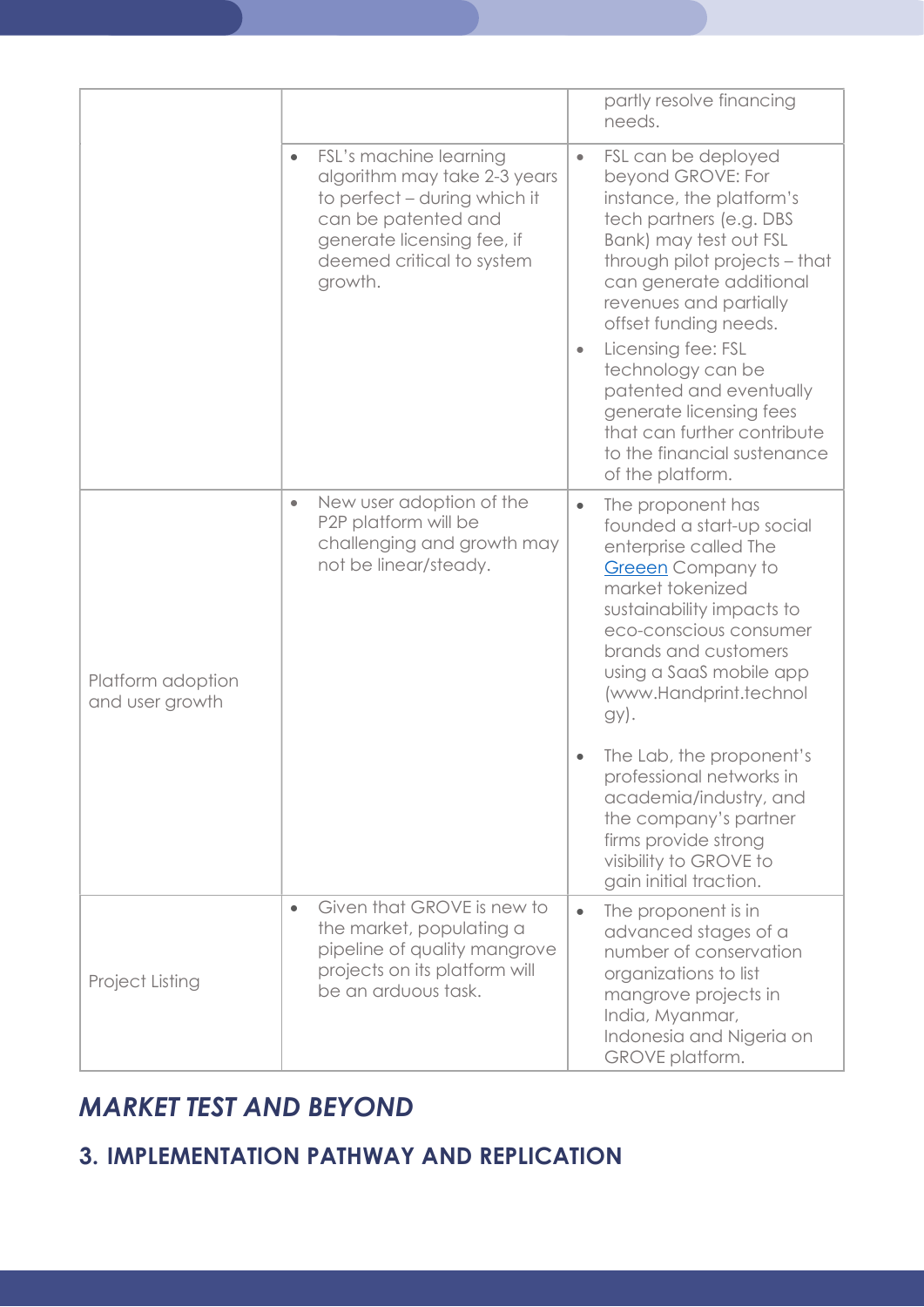### GROVE plans to close crowdfunding campaigns of projects equivalent to 2000 hectares in the first year, thus mobilizing \$4.5 million in mangrove forestry. This figure could rise to \$38 million within three years of launch.

GMT plans to formally initiate GROVE platform at the time of instrument launch. GROVE plans to close crowdfunding campaigns of projects equivalent to 2000 hectares in the first year and 20,000 hectares within three years of its launch. A tentative timeline on how the company plans to achieve its targets, along with the corresponding activities is provided in Figure 2. More details on activities are provided in the section following Figure 2.



Figure 2: GMT implementation pathway timeline

In line with the targets mentioned in Figure 2, the company is focused on the activities mentioned below, that have classified into three distinct categories – supply of projects, demand for projects and regulatory work. The proponent will continue to carry out these activities after the launch of the platform and into the growth phase of the company.

### Supply of projects:

- **Project listing:** Building a database of potential project partners that can execute mangrove projects in different countries with Bay of Bengal (India, Bangladesh, Myanmar, and Sri Lanka), then the rest of South-East Asia, and eventually to the rest of the world.
- Onboarding protocols: Standardizing due diligence documents that are simple enough to be inclusive and rich enough to ensure we can trust the projects listed on the GROVE. The proponent is currently integrating biometric Know Your Customer (KYC) tools with Signzy (an Indian fintech security leader) to leapfrog industry leading on boarding protocols to fulfill anticipated increases in KYC regulations.
- Ground-truthing protocols: Developing a standardized way to collect, store, and share information about the ground planting to feed into Artificial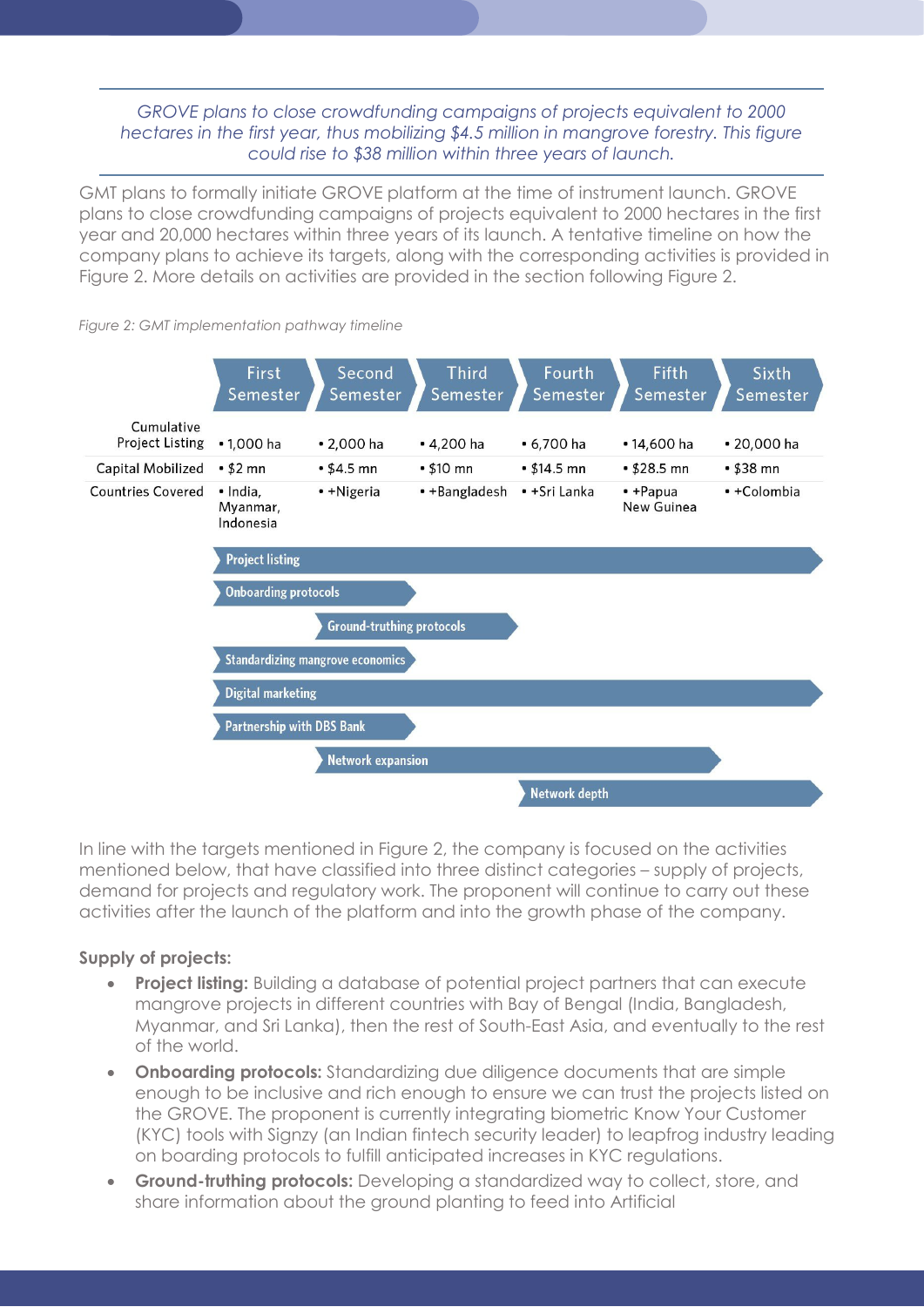Intelligence/Machine Language part of the FSL. The proponent has developed a mobile Planter app to serve as a baseline tool for localized data collection and analysis.

• Financial modeling of mangrove economics: A financial model that helps GMT estimate the costs of mangrove projects all over the world by using public and private information about seedlings, land preparation, and planting (labor) costs – which would standardize and help predict mangrove project costs.

### Demand for Projects:

- Setting up a digital marketing company: GMT founders have set up a for-profit startup called The Greeen Company that is building an innovative value proposition, centered around "interactive impact as a service" to enhance the downstream value created for companies that support mangrove projects.
- Partnering with DBS Bank: GMT has partnered with DBS to set up a foundation that could in the future manage the technology developed by GMT and sell its verified mangrove projects via DBS Impact+. Impact+ will have reliable ecological, social, and financial impact verification.

### Regulatory work:

- **Network expansion:** GROVE:FSL is a disruptive technology stack that is unlikely to be adopted early on by governments and incumbent organizations but the proponent has the goal for the technology to be recognized as a viable alternative to established forest certification bodies (e.g. Verra, Gold Standard, Corsia, among others). To accomplish this, GMT would connect with regulators whose countries can benefit from our disruptive approach and who could become LT advocates for GMT.
- Network depth: GMT's goal is to have GROVE:FSL recognized as a viable system to inform Nationally Determined Contributions (NDCs) at the country level. In this regard, GMT would connect with institutional entrepreneurs who can assist in navigating the complexities of local, regional, national, and transnational governance.

#### $3.1$ RATIONALE FOR GEOGRAPHY SELECTION OF PROJECT LISTING

To narrow down the locations for potential pilot projects, we considered following factors:

- Existing mangrove cover and mangrove restoration potential (reforestation and conservation): South and South-East Asia house approximately 40% of the global mangrove cover and thus provides a scalable market. Anthropogenic activity is considered as one of the biggest factors for loss of mangrove cover in these areas.<sup>1</sup>
- Depth of partnership networks: This is considered one of the most important factors for GROVE's on-ground success. GROVE values the presence of the Lab in India and Indonesia, while the proponents are based in Thailand and Singapore. The proponents have previous project experience in mangroves with Worldwide International Foundation (WIF) in Myanmar.
- Maturity of fintech markets: Financial literacy and digitization to understand the usage of crowdfunding platforms and blockchain technology are some of the factors that can facilitate the quick adoption of the technology in the implementation areas. Both primary markets considered. India and Indonesia are ranked 44<sup>th</sup> and 56<sup>th</sup> in the World Digital Competitiveness ranking, one of the highest among developing countries.

 $\overline{a}$ <sup>1</sup> https://journals.plos.org/plosone/article?id=10.1371/journal.pone.0179302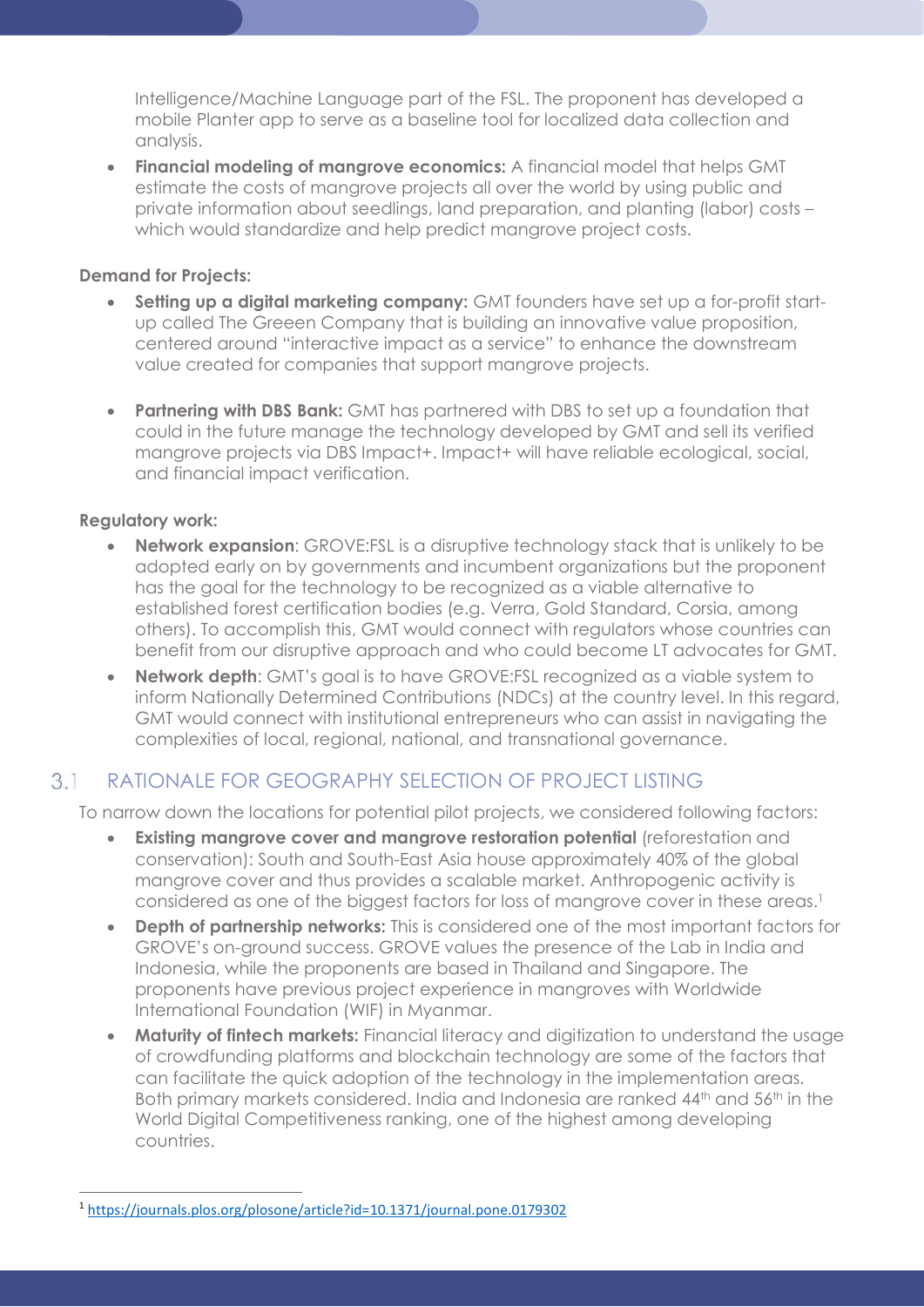After carefully considering these factors, the proponent has decided to channelize its efforts on India, Indonesia and Myanmar in the initial phase.

#### UPCOMING MANGROVE PROJECT LISTINGS  $3.2$

GMT plans to list several projects after the soft launch of its GROVE platform, of which the following are likely to be the first couple:

Vanashakti Mangrove Restoration project (Thane/Mumbai, Maharashtra, India):



Thor Heyerdahl Climate Park (Myanmar):



### 4. FINANCIAL IMPACT AND SUSTAINABILITY

#### QUANTITATIVE MODELING – HYPOTHESES VERIFICATION  $4.1$

The Lab analysis included developing a project cash flow model for a small-scale mangrove project in order to validate the claims that (i) GROVE:FSL can generate higher impact for local communities vis-à-vis conventional mangrove planting projects and (ii) enable smallscale projects to access carbon finance markets.

To ensure a controlled experiment (ceteris paribus), we built two scenarios – one with and the other without GROVE: FSL, and performed the analysis over different inputs. We found out that GROVE: FSL scenario validates both the hypotheses in each case.

### Project assumptions and description: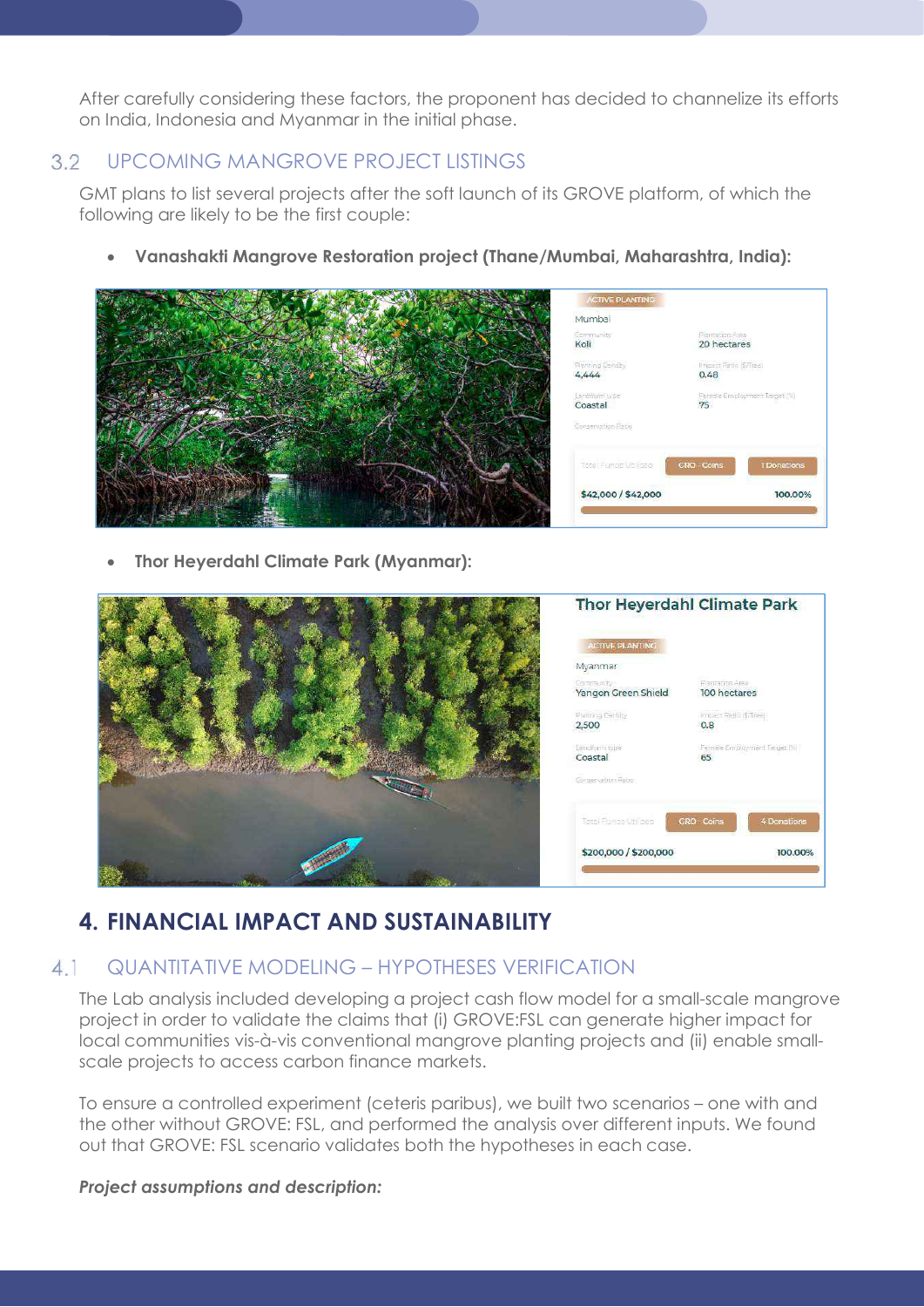We assumed a 100-hectare project of 25 years duration as the default project and used the same mangrove costing assumptions for GROVE vs non-GROVE projects. This project would generate carbon offsets, which can be sold in carbon markets, the proceeds of which can be partially paid out to local communities involved in the planting and conservation process.

| Project assumptions and information |              | Notes/Comments (if applicable)               |
|-------------------------------------|--------------|----------------------------------------------|
| Area (Ha)                           | 100          | Project size in hectares                     |
| Year 1 planting cost/tree (USD)     | 0.9          |                                              |
| Year 2 Cost/Tree (upkeep)           | 0.1          |                                              |
| Long-term cost/tree/year            | 0.02         |                                              |
| (monitoring) (USD)                  |              |                                              |
| Conservation endowment (%)          | 50% of       | Endowment funds are paid on a continual      |
|                                     | planting and | basis to local communities to incentivize    |
|                                     | upkeep costs | them to conserve forests                     |
| Average annual inflation (%)        | 3%           |                                              |
| Discount rate                       | 10%          | The discount rate used for computing         |
|                                     |              | present value of expected cash flows         |
| Carbon offset unit market price     | 6            | Average voluntary carbon unit market price   |
| (USD)                               |              | assumed in 2020                              |
| GRO-Coin carbonized token           | 50%          | GRO-Coin carbonized tokens are likely to     |
| discount                            |              | have a lower market price initially but      |
|                                     |              | should converge to market price eventually   |
| GRO-Coin convergence rate           | 13%          | Rate at which GRO-Coin carbonized tokens     |
| with market price                   |              | would converge to market prices over a       |
|                                     |              | period of 25 years                           |
| Average annual price                | 5%           | We built in a reasonable level of price      |
| escalation                          |              | increase given that carbon credit prices are |
|                                     |              | expected to rise in the long-term            |
| Carbonized token proceeds           | 50%          | 50% of the net proceeds from sale of         |
| payout ratio to local community     |              | proceeds of GRO-Coin carbonized tokens       |
| (GROVE)                             |              | would be distributed to local community      |
|                                     |              | using smart contract tech.                   |
| Carbonized token proceeds           | 30%          | Since non-GROVE carbon credits do not        |
| payout ratio to local community     |              | have digital smart contracts, they are       |
| (Non-GROVE)                         |              | unlikely to be able to payout at the same    |
|                                     |              | level as that of GRO-Coin.                   |

| Table 3: Financial model assumptions and general information |  |  |  |
|--------------------------------------------------------------|--|--|--|
|                                                              |  |  |  |

(i) Funding of the project: The project raises funds for planting trees as well as for an endowment fund (equal to 50% of planting/maintenance costs in this case). The endowment fund would make periodic payments to local communities as an incentive to conserve forests. In absence of such a fund, local communities may not have any stake in conservation of forests.

(ii) Costs with and without GROVE: FSL: While the costs associated with planting and conservation of the forests remain the same with and without GROVE: FSL, the cashflows associated with carbon credit accreditation process and the carbon offset unit price realization vary in the two cases.

(iii) Sources of income for local communities: The total financial impact to the local community is computed by aggregating the present value of the expected cash flows from the two streams – endowment fund payouts and proceeds from sale of carbon offsets. A portion of the net proceeds from the sale of carbon offset units would be distributed to local communities – which again would vary for the two scenarios.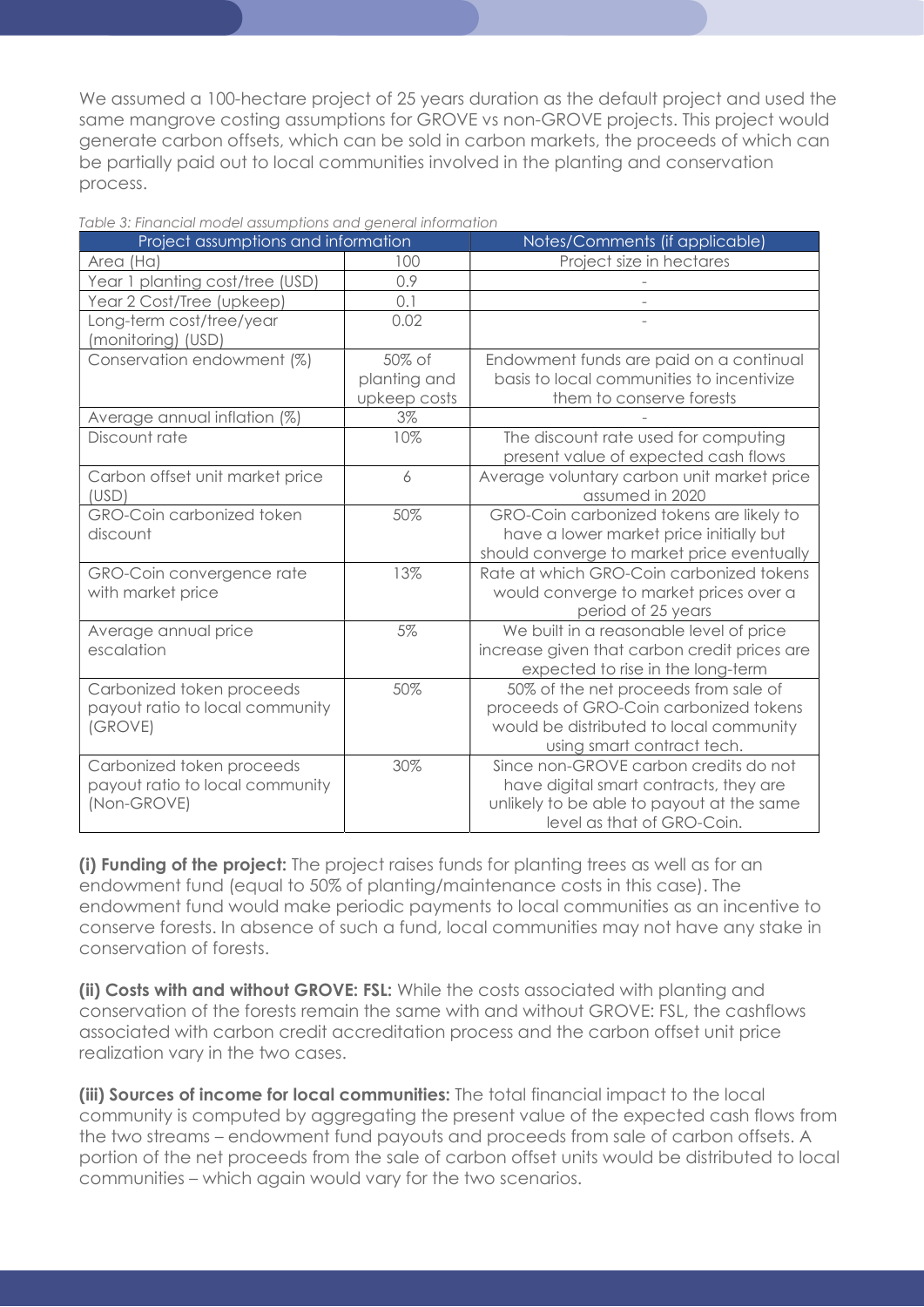For complete details on the assumptions used, please refer to Annex 1.

### 4.1.1 HYPOTHESIS I: PROJECTS LISTED ON GROVE: FSL CAN GENERATE HIGHER FINANCIAL IMPACT FOR LOCAL COMMUNITIES COMPARED TO CONVENTIONAL PROJECTS

### Result: Validated

This hypothesis is validated by the financial model. We estimated financial impact by computing the present value of expected cashflows that the local communities would receive.

#### Table 4: GROVE vs non-GROVE expected financial impact

| GROVE' | Non-GROVE | Ratid |
|--------|-----------|-------|
| nnni.  | O2L       | .     |

Further, we decided to conduct a sensitivity analysis for different scenarios by varying parameters such as project size, carbon credit market price and average price escalation rate. We found that the GROVE:FSL listed projects typically generate 1.5-2x times more impact than that for conventional projects.

The primary reasons why projects listed on GROVE:FSL are able to generate higher impact for local communities are:

#### Reduced third-party costs associated with carbon accreditation process:

A forestry project in order to be eligible for carbon credits within the incumbent frameworks needs to follow established processes that incur significant amount of costs. These include one-time upfront costs such as registration and submission of project design documents that can collectively cost over \$100,000. The verification process typically costs between \$30,000 to \$50,000 each time and is typically conducted once every 4-5 years over a 25-year project. Once verified, there are costs associated with issuance of carbon offset units as well as brokerage involved in selling off these units in a marketplace, since the process of price discovery is not yet efficient. These costs are reduced significantly for GROVE projects.

 GROVE: FSL's blockchain-backed smart contract technology: This enables a predetermined portion of the net proceeds from the sale of GRO carbonized tokens to be paid out to local communities in order to make them a key stakeholder and incentivize forest conservation.

In our model, we estimate 50% of the net proceeds can be distributed back in the GROVE listed projects. The corresponding figure for a non-GROVE project has been assumed to be 30% - although this number can vary significantly depending on the requirements of the funder. Absence of a default payback technology would naturally reduce the likelihood of proceeds getting distributed back to local communities.

4.1.2 HYPOTHESIS II: GROVE: FSL FACILITATES SMALL-SCALE PROJECTS TO ACCESS CARBON FINANCE MARKETS THAT OTHERWISE WOULD NOT HAVE THE FINANCIAL WHEREWITHAL TO DO SO

#### Result: Validated

This hypothesis is implicitly validated in the financial model. As highlighted in Hypothesis I, the carbon accreditation process within existing frameworks incurs fairly high upfront costs. Most small-scale forestry projects do not have buffer funding to absorb upfront costs and are thus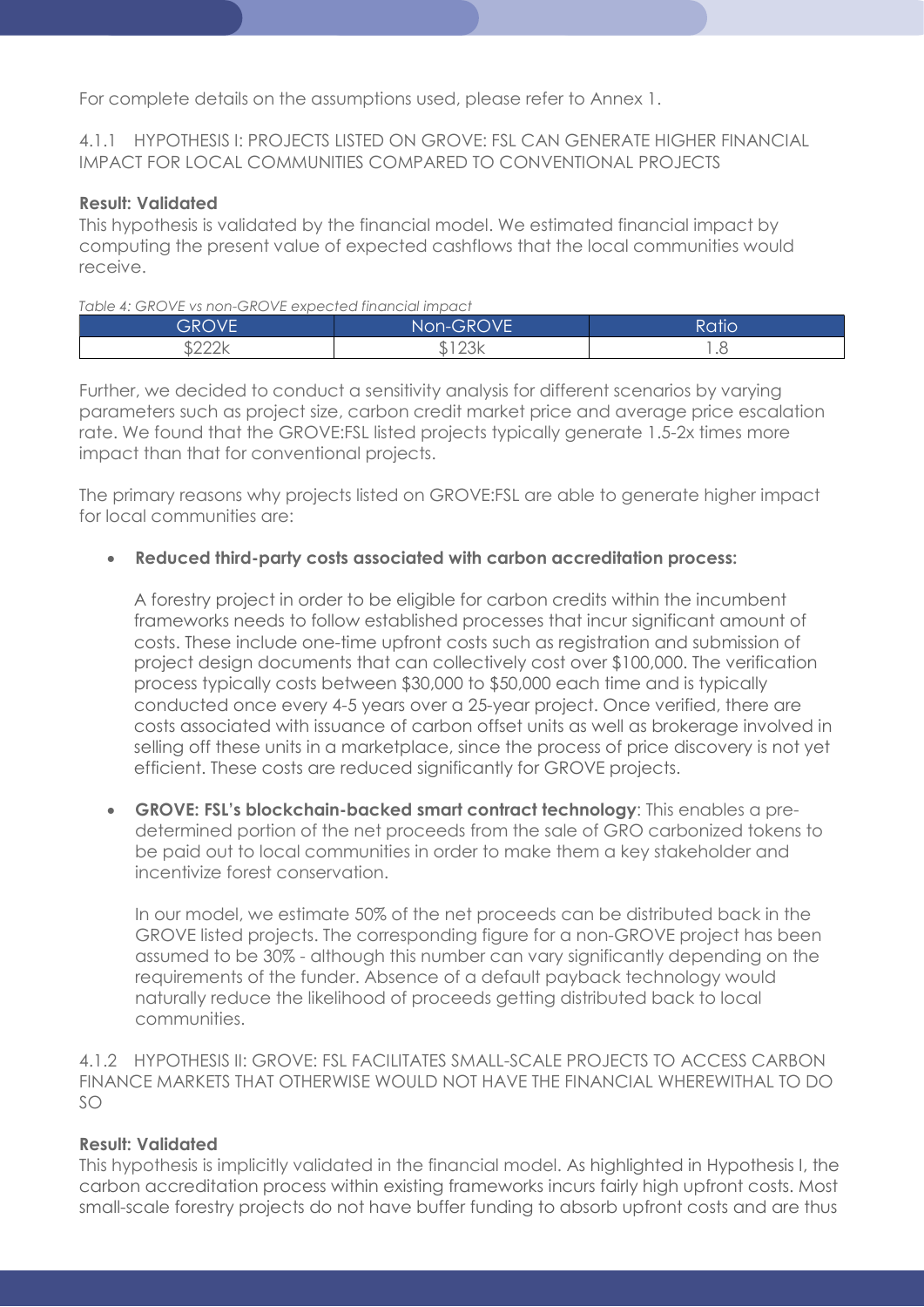unable to access carbon market financiers. This keeps the sources of funding of such projects to a very limited pool of network donors.

These barriers are resolved by GROVE: FSL to a large extent, since they do not require massive upfront costs in order to be able to access carbon finance markets. The FSL technology utilizes remote sensing and machine learning, and minimizes bureaucratic processes and human intervention required to assess carbon sequestration and verify carbon offset units. GROVE: FSL's technology substantially reduces these costs while transforming the fixed costs into variable costs (as a percentage of project size).

#### GROVE: FSL FINANCIAL SUSTAINABILITY  $42$

While section 4.1 describes the project cashflows and expected impact of projects listed on GROVE: FSL platform, we estimate the financial sustainability prospects and timelines for both GROVE and FSL in this section.

For GROVE, the primary revenue source is admin fee (equal to 10% of the crowdfunded amount). The costs would primarily include expenses on marketing and sales (through the Greeen company), cloud computing, employee salaries and others. Based on projections for revenues and costs, GROVE is likely to be self-sustainable from the very first year.

| <b>GROVE</b>             | Year 1 | Year 2 | Year <sub>3</sub> |
|--------------------------|--------|--------|-------------------|
| <b>Revenue ('000 \$)</b> | 448    | 992    | 2360              |
| Costs ('000 \$)          |        |        |                   |
| Marketing and sales      |        | 92     | 636               |
| Cloud computing          | 22     | 26     | 32                |
| <b>Employee salaries</b> | 80     | 60     | 240               |
| <b>Others</b>            | 8      | 39     | 85                |
| Total Costs ('000 \$)    | 192    | 417    | 992               |
| <b>Profit ('000 \$)</b>  | 256    | 575    | 1370              |

Table 5: GROVE financial sustainability timeline

For FSL, revenue would be derived from verification services and project services (that includes project registration, reports on baseline estimation and biomass growth estimation, benefit sharing contract setup and legal fee). Both of these would generate revenue on a per hectare basis.

The costs would primarily include cloud computing and salaries. In addition, developing and fine-tuning of the FSL technology stack would also incur a one-time cost of USD 1 million, expensed primarily in year 1 – which would be financed using debt. Based on forecasts for project listing in Figure 2, we estimate the expected revenues and costs in Table 6, which illustrates that FSL is likely to be self-sustainable in the third year. Moreover, once FSL technology has been tested rigorously, it can be patented and licensed to third-parties to generate a licensing fee. Thus, prospects of financial sustainability would be further bolstered after FSL is patented.

Table 6: FSL financial sustainability timelines

| <b>FSL</b>               | Year 1 | Year 2 | Year <sub>3</sub> |
|--------------------------|--------|--------|-------------------|
| <b>Revenue ('000 \$)</b> |        | 118    | 333               |
| Verification fee         |        |        |                   |
| Project services         |        |        | 266               |
| Costs ('000 \$)          |        |        |                   |
| Cloud computing          |        |        |                   |
| <b>Employee salaries</b> |        | 24     | 72                |
| Debt services            | 28     |        | 28                |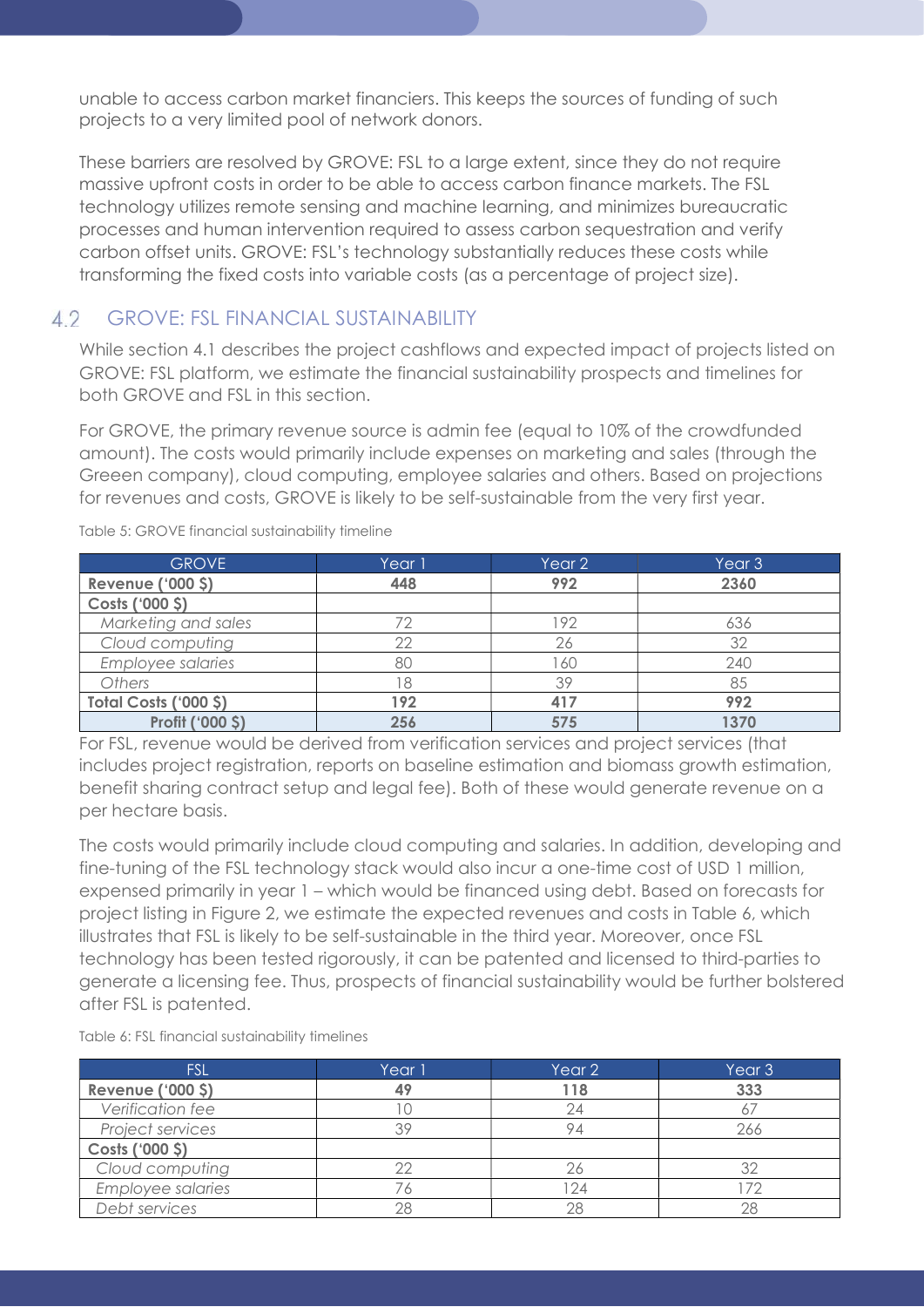| <b>Others</b>         |     |                |     |
|-----------------------|-----|----------------|-----|
| Total Costs ('000 \$) | 100 | 188            | 266 |
| <b>Profit ('000)</b>  | -80 | $\overline{7}$ |     |

#### 4.3 PRIVATE FINANCE MOBILIZATION AND REPLICATION POTENTIAL

GROVE: FSL plans to close crowdfunding campaigns of projects equivalent to 2500 hectares in the first year, thus mobilizing close to \$5 million of private finance in mangrove forestry, assuming these projects are equally distributed across reforestation and conservation. This figure could rise to \$38 million within three years of launch. Given that crowdfunding platforms for small-scale projects currently don't exist, almost all of this capital is likely to be additional.

If successful, GROVE: FSL will have a demonstration effect and set precedent for other market players to move in and develop similar technologies. This will bring in additionality of funders as well as improve biomass estimation through a combination of remote sensing and machine learning, thereby reducing cost leakages and ensuring that a greater proportion of funding impacts local communities.

#### Table 7: Private Finance Mobilization Potential

|                                   | Year 1 (Pilot) | Year 3 (Scale) | <b>Year 2030</b>     |
|-----------------------------------|----------------|----------------|----------------------|
|                                   |                |                | (Market Replication) |
| Forest cover<br>(Hectares)        | 2000           | 20,000         | 625,000              |
| Finance Mobilized (\$<br>Million) | 4.5            | 38             | 2500                 |

According to Global Mangrove Alliance, a leading organization for mangrove conservation, the restoration of mangrove forests, along with improving the well-being of coastal communities, would require an estimated \$10 billion through 2030 (Worldwidelife.org). GROVE: FSL can be instrumental in helping achieve these ambitious targets. Given that blockchain, tokenization and satellite remote sensing are expected to play an important role in forest finance in the coming years, we assume 25% of all global mangrove forestry projects by 2030 to utilize technology solutions that have been directly or indirectly inspired from GROVE: FSL (Mozaic Markets, 2020) This would translate to an additional capital mobilization of \$2.5 billion.

The potential for replication is possibly much higher since the FSL technology is developed as an open source public good – which means it can be eventually adopted at an institutional level by conservation organizations and replicated across forestry projects beyond mangroves. Capital mobilized for non-mangrove forestry projects is not included in our computations for replication.

Please note that we assume longer tenure for replication (year 2030) than the usual 5 or 7 years given the inherent nature of projects. Mangrove trees take 2-3 years to grow after planting before they can be observed and monitored via remote sensing technologies. Thus, market replication will naturally entail a lag and may take longer than usual.

## 5. ENVIRONMENTAL AND SOCIO-ECONOMIC IMPACT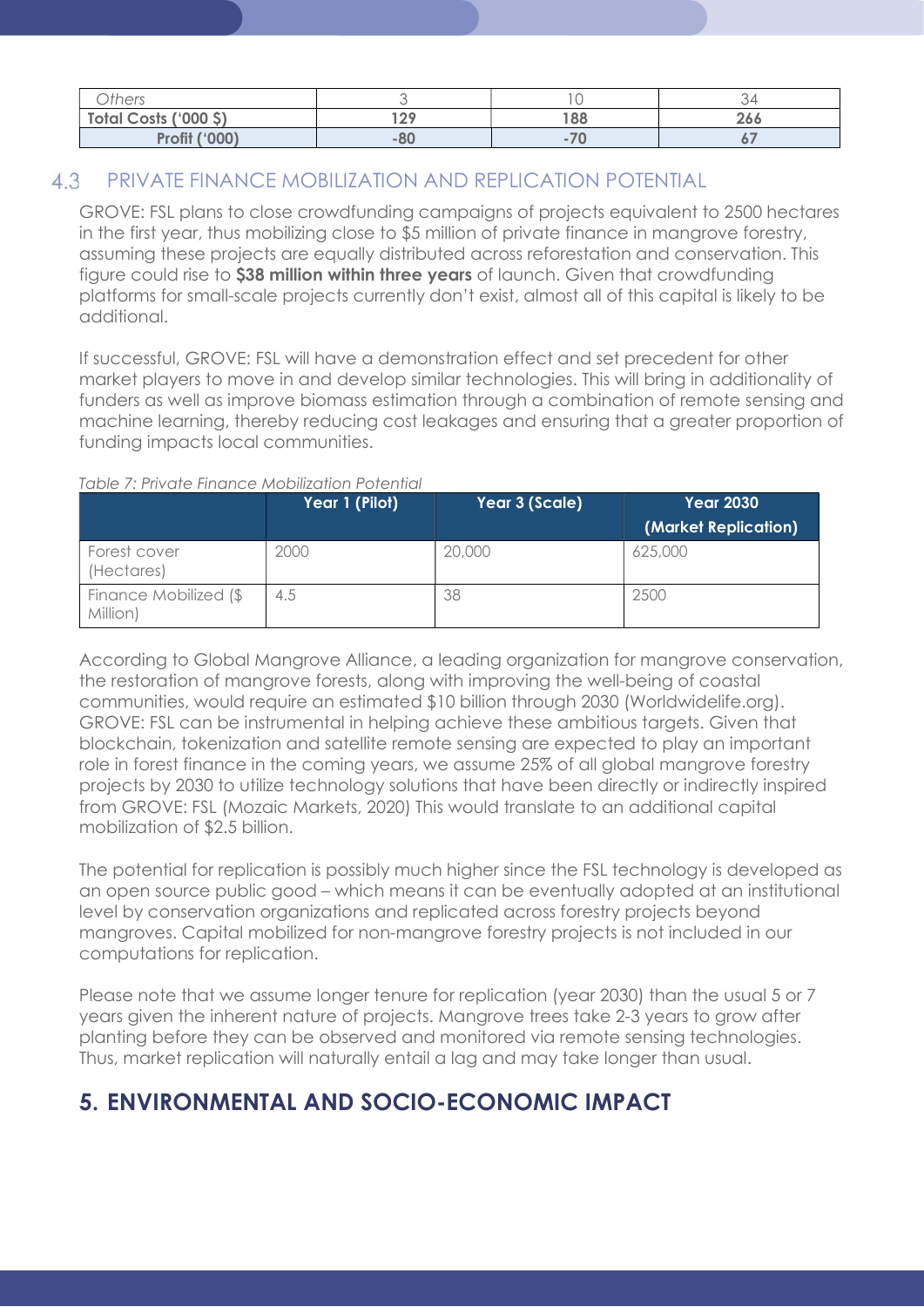GROVE: FSL has potential to mobilize funding for 20,000 hectares of mangrove plantings – restoration and conservation combined- in the next three years and sequester 8.2 million tCO2e – equivalent of taking off 180,000 cars from roads annually.

Mangroves are natural carbon sinks. They are shown to store four times more carbon per hectare than most other tropical forests around the world (Science Daily). The aerial roots of mangroves prevent erosion while the canopy protects from the destructive forces of storm surges. Therefore, they play an important role in climate change and flood risk management. Apart from their biophysical significance, mangroves are a reliable source of sustainable livelihood and provide intangible benefits such as enhanced biodiversity and cultural value to local communities.

The nature of community mangrove projects facilitated through GROVE: FSL fulfill seven sustainable Development Goals (SDGs) through its socio-economic and environmental impact:

- 1 (no poverty): Ensuring social and economic protection is critical to improving health, education and sanitation to all vulnerable communities.
- 5 (gender equality): Access to sustainable livelihoods enhances women's rights and opportunities and helps to end discrimination.
- 8 (decent work and economic growth): Inclusive and sustainable economic growth, productive employment and decent work environments foster innovation and efficiency.
- 11 (sustainable cities and communities): In the event of extreme events and anomalies, safe and resilient communities avoid large scale destruction to life and property.
- 13 (climate action): Urgent action to strengthen resilience and adaptive capacity through building sustainable communities is crucial to plan for the adverse impacts of climate change.
- 14 (life below water): Worldwide, over 3 billion people depend on coastal ecosystems for livelihoods. To conserve the world's oceans, seas and sustainably manage the resources will help mitigate the overexploitation of marine resources and ensure sustainable livelihoods.
- 15 (life on land): Mangroves serve as buffers between coastal and terrestrial ecosystems and protect life and property on the shorelines from extreme winds, waves, floods and storms.

#### 5.1 ENVIRONMENTAL IMPACT

GROVE has significant potential for mitigation through reforestation and avoided deforestation of mangroves and for adaptation through reduced hazard risk and protection of people and property. In the next three years, GROVE plans to cover 20,000 hectares to sequester 6 million tCO2 eq. through reforestation and 2.25 million tCO2 eq. through conservation efforts taking a total of more than 8 million. This is equivalent to 180,000 cars taken off road annually, assuming that a typical passenger car emits 4.6 tCO2 eq per year (EPA.Gov) and has an average life of 10 years.

Table 8: GROVE:FSL environmental impact

| <b>Activity</b> | Planting | <b>Planting</b> | Carbon | Caroline Carbon   Caroline Caroline   Caroline  <br>  area (Ha)   Density   sequestration   Additionality   Sequestered | Carbon |
|-----------------|----------|-----------------|--------|-------------------------------------------------------------------------------------------------------------------------|--------|
|-----------------|----------|-----------------|--------|-------------------------------------------------------------------------------------------------------------------------|--------|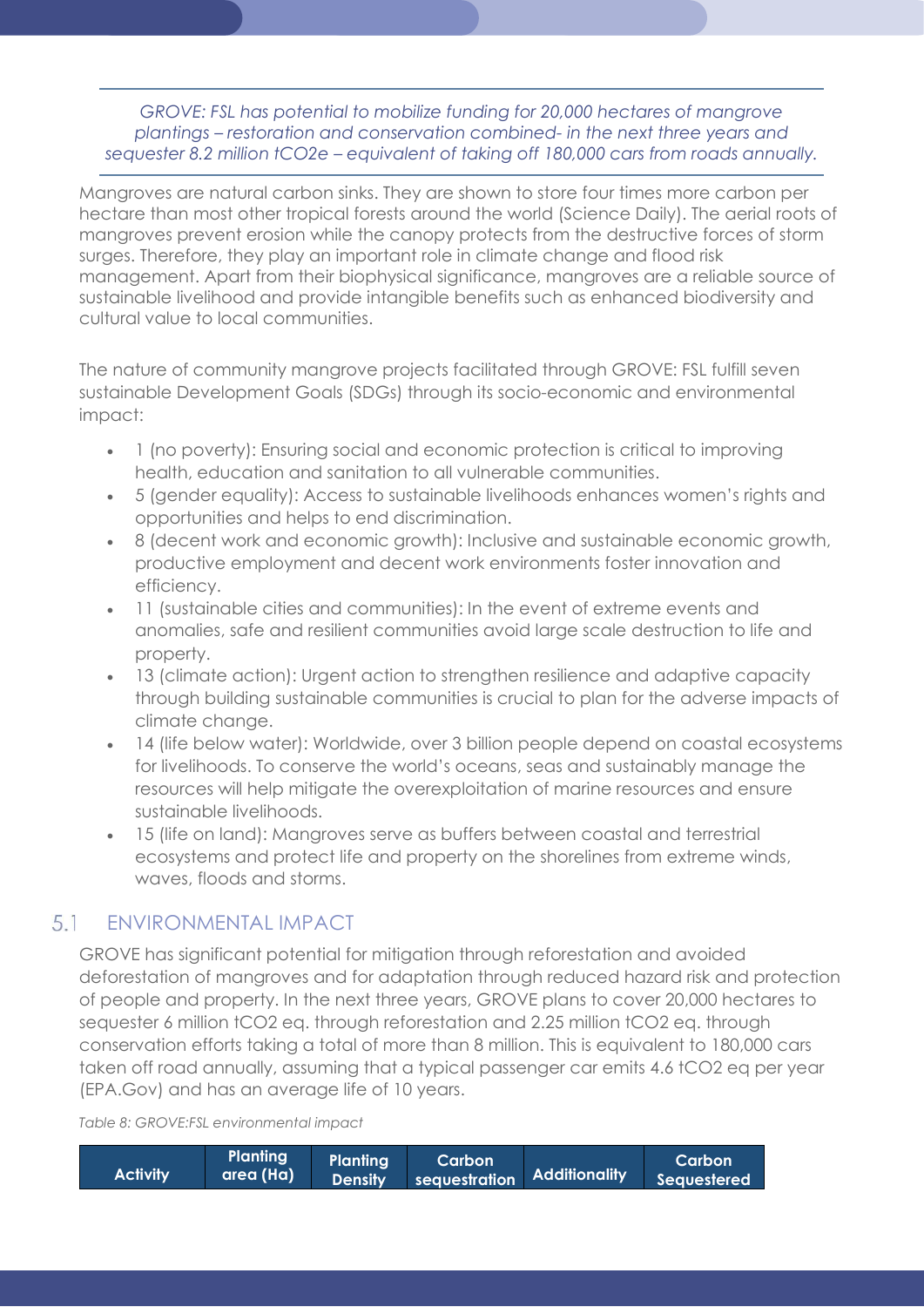|               |       | (Trees $/$<br>$H\alpha$ | rate (tCO2e /<br>tree) |     | / Activity<br>(1CO2e) |
|---------------|-------|-------------------------|------------------------|-----|-----------------------|
| Reforestation | 5000  | 3000                    | U.S                    | 80% | 6,000,000             |
| Conservation  | 5000  | 3000                    | J.5                    | 0%  | 2,250,000             |
| <b>Total</b>  | 20000 |                         |                        |     | 8,250,000             |

In our computations, we include only the additional carbon sequestration numbers brought about through project intervention. For instance, for conservation projects, we assume that only a small fraction of the land (10%) is prone to degradation and project intervention (through GROVE: FSL) would prevent this degradation. For reforestation projects, we assume that the planting was done on lands that had been largely degraded (80% in this case) and the intervention resulted in successful restoration of forest lands.

#### 5.2 ECONOMIC AND SOCIAL IMPACT

In addition to generating environmental impact, the projects listed on GROVE: FSL can:

- 1. Protect human lives and property worth billions of dollars: Coastal areas, in particular, are at enhanced risk given climate change and increased frequency and intensity of extreme events. Mangroves are known to reduce the height of the waves by almost 66% for a stretch of 100m and by about 50% for a stretch of 500m (Losada et al.,2018). For coastal areas, this can translate to not just avoided losses of residential and industrial property worth billions of dollars, but also of precious human lives.
- 2. Facilitate a significant increase in income (typically 50%) of **local communities** benefiting from mangrove planting<sup>2</sup>: Studies show that since women in coastal communities tend to spend more time in mangrove conservation than men because of traditional gender roles, mangrove habitats can provide "protective, stable and sure" incomes for women (Thakur &Yeragi 2012). However, they often lack the social, economic and political power for decision making in conservation initiatives. Mainstreaming gender equality in mangrove conservation can be powerful avenue for coastal communities to overcome women's marginalization and incorporate their perspectives in decision making for climate action. (Bosold, 2012)

## NEXT STEPS

Overall, GROVE: FSL has a clear implementation pathway and can mobilize private finance into forestry at a time when state budgets are likely to be constrained due to COVID-19 impact. As for immediate next steps for GROVE: FSL, the proponent is involved in a number of activities that will carry on in run up to and after the instrument launch. These are:

- 1. Project Listing activities that include:
	- Advanced scoping a shovel ready reforestation and restoration project on 29 hectares of degraded mangrove forest land in Thane Creek, Mumbai with Vanashkati conservation organization.
	- Advanced scoping a series of shovel ready projects with Worldview International Foundation on 1,500+ hectares of degraded mangrove forest land in Ayeyarwaddy, Myanmar.

 $\overline{a}$ 

<sup>&</sup>lt;sup>2</sup> Yagasu Report (Primary Research)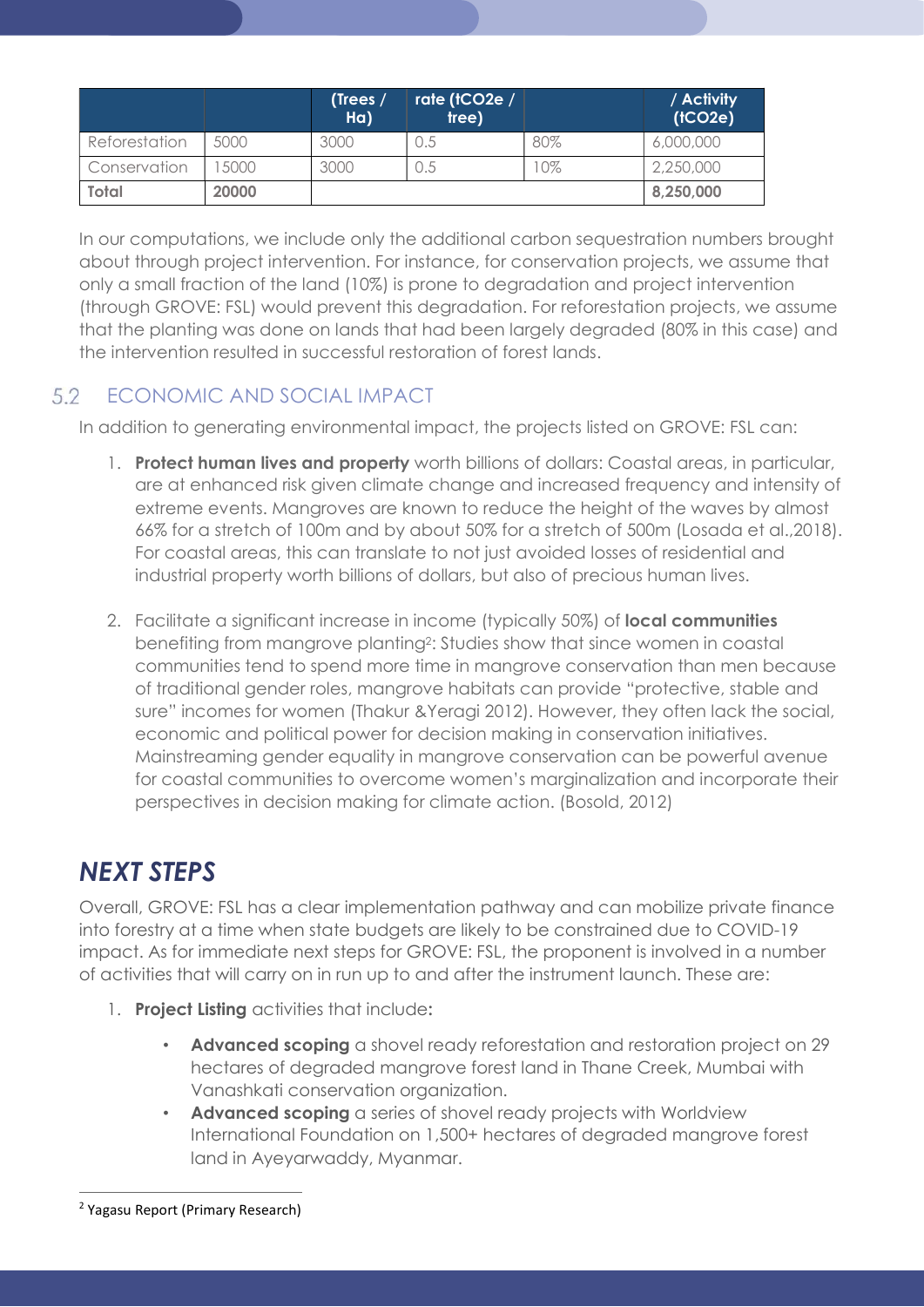• Early-stage scoping of several mangrove reforestation and restoration projects with conservation organizations such as Yagasu and Blue Forest in Indonesia.

### 2. Technology Development:

• Complete end to end bug-fix and stress-testing of the GROVE website. The proponent is updating offline listing content for all projects to prepare for a global soft launch.

### 3. Digital Marketing:

• Founded a start-up social enterprise called the Greeen Company to market tokenized sustainability impacts to eco-conscious consumer brands and customers using a new mobile app called Handprint. The proponent has initiated funding seed-round in Q3 and will use the SaaS and mobile Handprint solutions to embed mangrove sponsorships into retail goods and services.

### 4. Legal Structuring of FSL:

• Mid-stage scoping a large, multi-stakeholder R&D collaboration with Temasek Foundation, Zilliqa, National University of Singapore (NUS), DBS Bank, Conservation International, and several other major local players to create an independent foundation in Singapore to house the Forest Smart Ledger (FSL) solution within a novel, high-scaling carbon certification regime. This includes several grant applications that are both under review and in the process of submission.

## **REFERENCES**

Aggarwal, Mayank. "India's Forest Cover Is Rising but Northeast and Tribal Areas Lose." Mongabay-India (blog), January 3, 2020. https://india.mongabay.com/2020/01/indias-forest-cover-is-rising-butnortheast-and-tribals-lose/.

Ashutosh, Subhash, Sushant Sharma, Prakash Lakhchaura, Sourav Ghosh, Sushila Tripathi, and Manoj Uniyal. "India's Nationally Determined Contribution Of Creating An Additional Carbon Sink Of 2.5 To 3 Billion Tonnes Of Co2 Eq Through Additional Forest & Tree Cover: Possibilities, Scale And Costs For Formulating Strategy." FSI TECHNICAL INFORMATION SERIES 1, no. 3 (2019). https://fsi.nic.in/uploads/documents/technical-information-series-vol1-no3-16-06-2019.pdf.

Beck, M. W., S. Narayan, D. Trespalacios, K. Pfliegner, I. J. Losada, P. Menéndez, A. Espejo, S. Torres, P. Díaz-Simal, and F. Fernandez. "The Global Value of Mangroves for Risk Reduction. Summary Report." The Nature Conservancy, Berlin, 2018.

https://www.conservationgateway.org/ConservationPractices/Marine/crr/library/Documents/Global MangrovesRiskReductionTechnicalReport10.7291/V9DV1H2S.pdf

Bosold, Alyssa L. "Challenging the 'Man' in Mangroves: The Missing Role of Women in Mangrove Conservation," 2012.

https://cupola.gettysburg.edu/cgi/viewcontent.cgi?article=1007&context=student\_scholarship

Covell, Phil. "Business Guidance: Forest Carbon Marketing and Finance." Building Forest Carbon Projects. Washington, DC, USA: Forest Trends, 2011. https://www.forest-trends.org/wpcontent/uploads/imported/building-forest-carbon-projects\_business-guidance\_9-13-11-pdf.pdf

Donofrio, Stephen, Patrick Maguire, William Merry, and Steve Zwick. "Financing Emissions Reductions for the Future." State of the Voluntary Carbon Markets, 2019. https://www.forest-trends.org/wpcontent/uploads/2019/12/SOVCM2019.pdf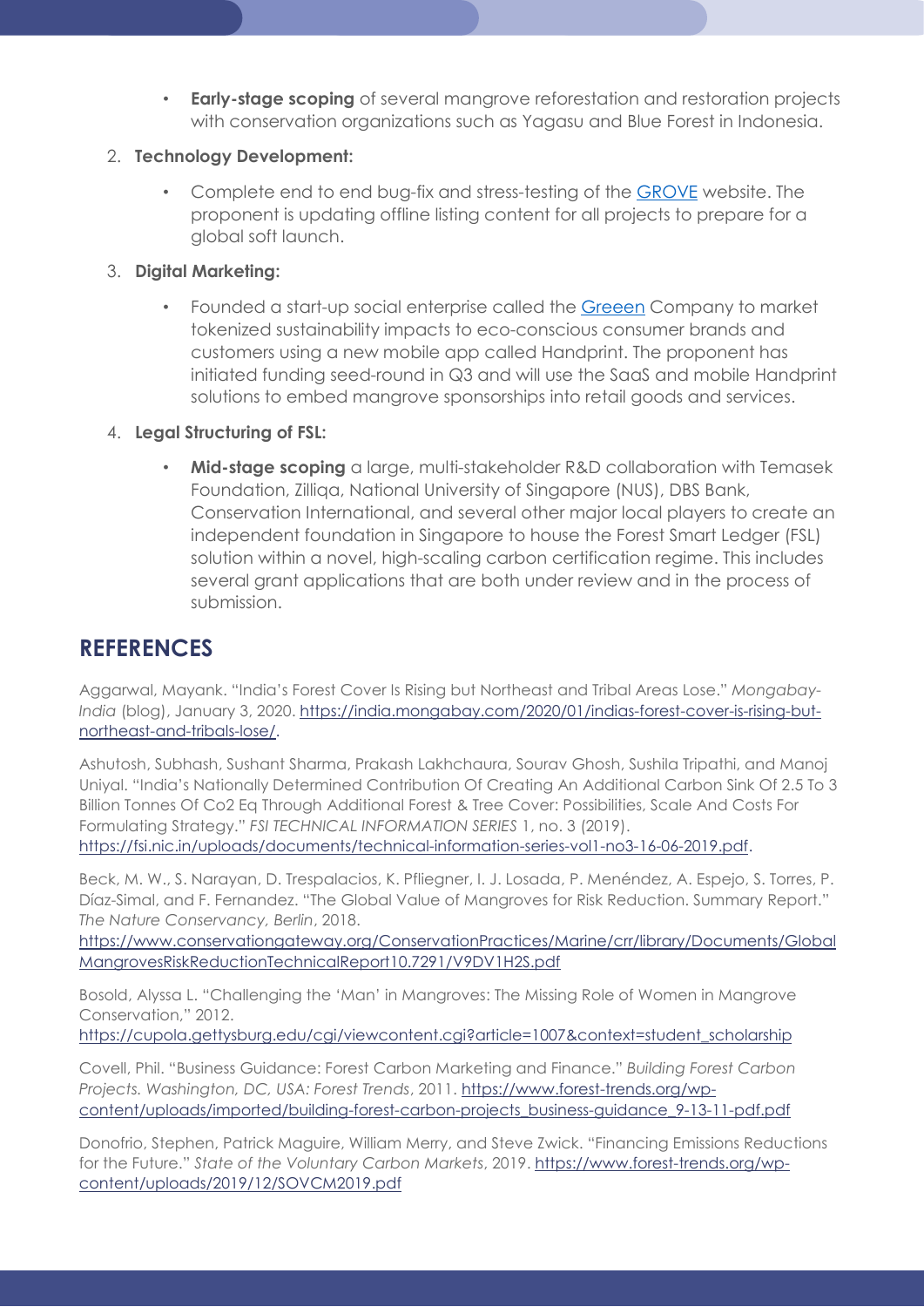Economic, U. N. "Resolution Adopted by the Economic and Social Council on 20 April 2017: United Nations Strategic Plan for Forests 2017-2030 and Quadrennial Programme of Work of the United Nations Forum on Forests for the Period 2017-2020." E/RES/2017/4, http://daccessods. un. org/access. nsf/Get, 2017. https://documents-dds-ny.un.org/doc/UNDOC/GEN/N17/184/62/PDF/N1718462.pdf.

Erickson-Davis, Morgan. "New Study Finds Mangroves May Store Way More Carbon than We Thought." Mongabay Environmental News (blog), May 2, 2018. https://news.mongabay.com/2018/05/new-study-finds-mangroves-may-store-way-more-carbonthan-we-thought/.

Fortuna, Serena, Ben Vickers, and Maryia Kukharava. "Mangroves: A Unique Ally in the Climate Emergency." Accessed August 31, 2020. http://sdg.iisd.org/commentary/guest-articles/mangroves-aunique-ally-in-the-climate-emergency/.

Government of India. "India State of Forest Report 2019." Ministry of Environment Forest and Climate Change, 2019. https://www.fsi.nic.in/forest-report-2019?pgID=forest-report-2019.

Louisa Bartoszek. "Why We Need to Persuade Governments to Tokenize the World's Forests." Mozaic, January 9, 2020. https://mozaicmarkets.com/news/why-we-need-to-persuade-governments-totokenize-the-worlds-forests.

Fair Climate Fund. "Mandatory and Voluntary Carbon Markets." Accessed August 31, 2020. https://www.fairclimatefund.nl/en/compensation/mandatory-and-voluntary-carbon-markets.

Ocean Wealth. "Mangrove Restoration." Accessed August 31, 2020. https://maps.oceanwealth.org/mangrove-restoration/.

Ragavan, P, K Sivakumar, R S C Jayaraj, P M Mohan, and T S Rana. "Mangroves: Powerhouses of Carbon Storage the Planet Desperately Needs." India Water Portal (blog), August 16, 2019. https://www.indiawaterportal.org/articles/mangroves-powerhouses-carbon-storage-planetdesperately-needs.

Sharma, JV. "Roadmap for Achieving Additional 2.5-3 Billion Tonnes CO2e Sequestration from Forestry Sector by 2030." International Journal of Advanced Research 7 (September 30, 2019): 198–208. https://doi.org/10.21474/IJAR01/9648.

Thakur, S. A., and S. G. Yeragi. "The Role of Mangrove Habitat in the Life of Women in Akshi Village, Maharashtra State, India." VLIZ Special Publication 57 (2012): 178.

World Wildlife Fund. "The Global Mangrove Alliance: Uniting to Conserve and Restore Valuable Coastal Forests." Accessed August 31, 2020. https://www.worldwildlife.org/projects/the-globalmangrove-alliance-uniting-to-conserve-and-restore-valuable-coastal-forests.

US EPA, OAR. "Greenhouse Gas Emissions from a Typical Passenger Vehicle." Overviews and Factsheets. US EPA, January 12, 2016. https://www.epa.gov/greenvehicles/greenhouse-gas-emissionstypical-passenger-vehicle.

USDA Forest Service, and Pacific Southwest Research Station. "Mangroves among the Most Carbon-Rich Forests in the Tropics; Coastal Trees Key to Lowering Greenhouse Gases." Science Daily, April 5, 2011. https://www.sciencedaily.com/releases/2011/04/110404173247.htm.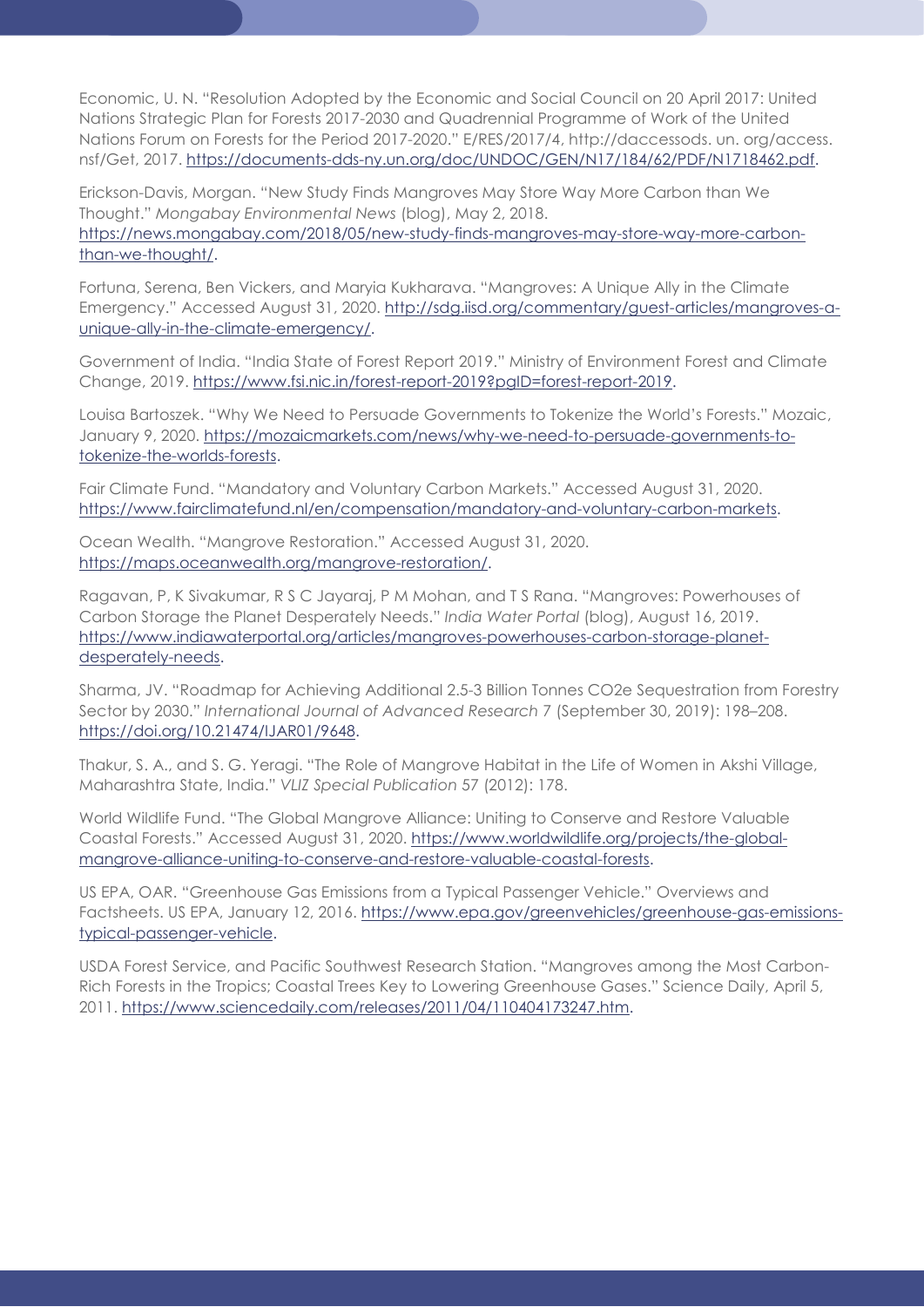## 6. ANNEX I – MANGROVE RESTORATION POTENTIAL

According to Ocean Wealth, there is potential to restore more than 800,000 hectares of mangroves globally (Oceanwealth). This would translate to about \$3.2 billion, assuming \$4000 per hectare as the cost for planting and conservation. The cost per hectare can vary widely depending on the size of the project, location, local cost of living, level of restoration required and other site specification requirements. Thus, these computations have a representative utility and actual figures may vary.

For the geographies GROVE:FSL plans to focus on in the initial few years, we highlight the restoration potential and investment required corresponding to each geography:

| <b>Country</b>  | <b>Mangrove</b><br><b>Cover</b><br>(Ha) | <b>Area</b><br><b>Restorable</b><br>(Ha) | <b>Percent</b><br><b>Restorable</b><br>(%) | Investment<br><b>Required</b><br>(\$ Million) |
|-----------------|-----------------------------------------|------------------------------------------|--------------------------------------------|-----------------------------------------------|
| India           | 346713                                  | 15241                                    | 4.4%                                       | 61                                            |
| Bangladesh      | 411120                                  | 13799                                    | 3.4%                                       | 55                                            |
| Indonesia       | 2703410                                 | 186611                                   | 6.9%                                       | 746                                           |
| Myanmar         | 491957                                  | 43571                                    | 8.9%                                       | 174                                           |
| Sri Lanka       | 19944                                   | 2866                                     | 14.4%                                      | 11                                            |
| <b>Thailand</b> | 232683                                  | 17471                                    | 7.5%                                       | 70                                            |
| Philippines     | 270822                                  | 15647                                    | 5.8%                                       | 63                                            |
| Cambodia        | 58937                                   | 5510                                     | 9.3%                                       | 22                                            |
| <b>Total</b>    | 4535586                                 | 300716                                   |                                            | 1203                                          |

## 7. ANNEX II – QUANTITATIVE MODELING ASSUMPTIONS

#### $7.1$ HECTARAGE AND COSTING ASSUMPTIONS

Table 1 outlines the hectarage and costing assumptions made for the financial model developed for community mangrove projects, comparing prospective cash flows and local community impact for projects facilitated through GROVE: FSL vs projects enabled through established carbon credit mechanisms.

Table 1: Hectarage and costing assumptions

| Hectarage and costing assumptions     |       |  |  |
|---------------------------------------|-------|--|--|
| Area (Ha)                             | 100   |  |  |
| Density (Tree/Ha)                     | 3000  |  |  |
| Year 1 planting cost/tree (USD)       | 0.9   |  |  |
| Year 2 Cost/Tree (upkeep)             | 0.1   |  |  |
| Long-term cost/tree/year (monitoring) | 0.02  |  |  |
| Conservation endowment                | 50%   |  |  |
| GROVE admin (%)                       | 10%   |  |  |
| GROVE transaction (%)                 | 5%    |  |  |
| Average annual inflation (%)          | $3\%$ |  |  |
| Discount rate                         | 10%   |  |  |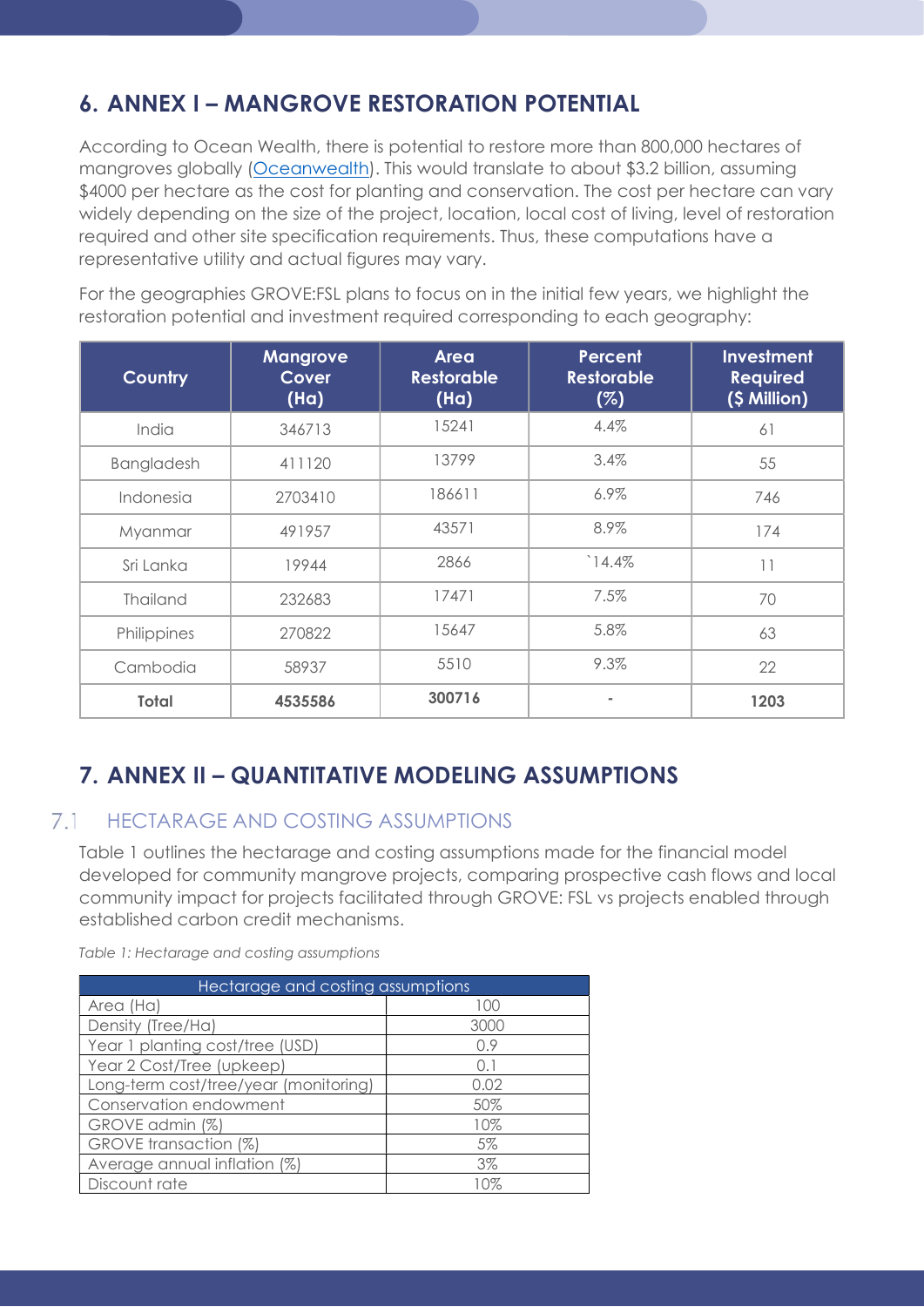#### $7.2$ CARBON STOCK ASSUMPTIONS

In this section, we list the assumptions for the accumulation of carbon stock in a mangrove tree during the project life of 25 years.

| <b>Carbon Stock Assumptions</b> |                                         |        |  |
|---------------------------------|-----------------------------------------|--------|--|
| Max                             | Max lifetime (25yrs) storage: KG        |        |  |
|                                 | CO <sub>2</sub> e/tree                  | 600    |  |
| Min                             | Initial storage: KG CO2e/tree           | 0.5    |  |
| x0                              | Period mean                             | 12.5   |  |
| K                               | Slow-start curve parameter              | 0.24   |  |
| Α                               | Fast-start curve parameter              | 1.55   |  |
|                                 | Correction                              | 5      |  |
|                                 | Storage Density/Ha (Degraded)           | 10.00% |  |
|                                 | <b>Baseline Carbon Stock (Degraded)</b> | 165    |  |
|                                 | Storage Density/Ha (Mature)             | 1655   |  |

Table 2: Carbon stock assumptions

The accumulation of carbon stock in a mangrove tree is not linear and usually follows a logarithmic function, the trajectory of which is depicted in Figure 2.

Figure 2:Mangrove tree carbon storage function



#### $7.3$ CARBON CREDIT MARKET PRICE ASSUMPTIONS

The voluntary carbon credit market price assumptions and the average annual growth rate assumptions are listed in Table 3. In addition, we assume that carbonized tokens backed by GRO-Coin would eventually trade at a discount to the more established carbon credit units in the market, but would eventually converge to a common price. These details are also provided in Table 3.